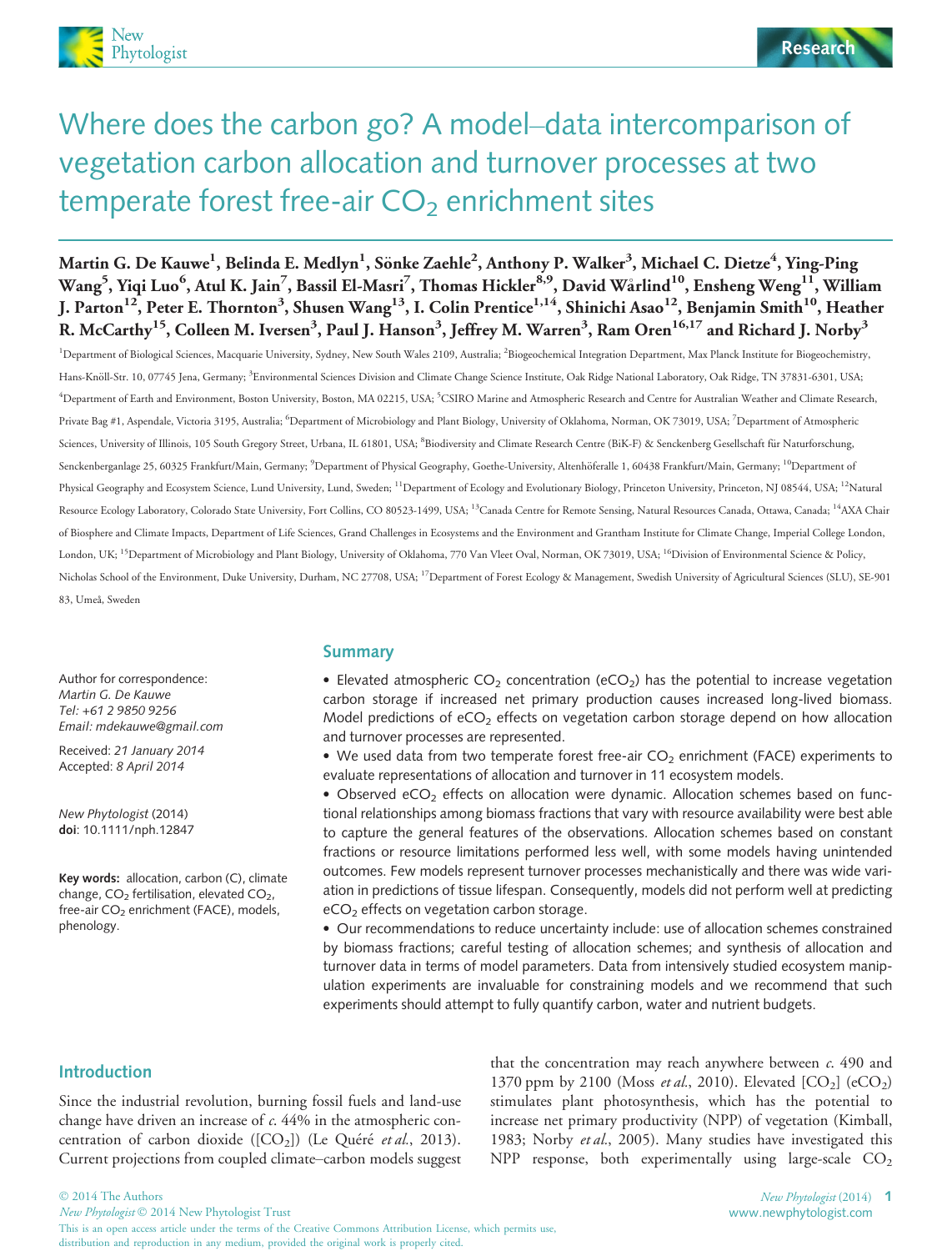enrichment facilities, and also with ecosystem models (Oren et al., 2001; Luo et al., 2004; McCarthy et al., 2010; Norby et al., 2010; Drake et al., 2011; Reich & Hobbie, 2012; Zaehle et al., 2014).

Ultimately, however, the effect of  $eCO<sub>2</sub>$  on NPP by itself is not as important as its consequences for key ecosystem properties, such as leaf area index (LAI) and vegetation carbon (C) storage. LAI is an important ecosystem property, with consequences for surface temperature and water balance. Vegetation C storage is a major component of the C cycle; c. 360 Pg C, or c. 20% of all terrestrial C, is stored in live forest biomass (Bonan, 2008; Pan et al., 2011). Rising NPP due to  $CO<sub>2</sub>$  fertilisation may lead to increased biomass C storage, which creates a strong negative feedback on rising atmospheric  $[CO_2]$  (Canadell et al., 2007; Le Quéré et al., 2009). Increased NPP can also lead to increased input of plant detritus into the soil system, potentially increasing C storage in long-lived soil pools (Iversen et al., 2012).

In order to predict changes in these ecosystem properties, we need to understand not only how  $eCO<sub>2</sub>$  affects NPP, but also how it affects the allocation of the assimilated C to plant tissues. The effects of  $eCO<sub>2</sub>$  on plant C storage will differ considerably if the C is allocated towards long-lived plant tissue (i.e. woody components), where it remains sequestered over long time periods; or alternatively, if cycling of C through the system is increased via increased allocation to short-lived tissues or reduced tissue lifespan (Luo et al., 2003; Korner et al., 2005). Similarly, the effects of  $eCO<sub>2</sub>$  on LAI depend on changes in NPP but also on changes in the fraction of C allocated to foliage vs other plant components.

Currently, global vegetation models predict that  $eCO<sub>2</sub>$  will lead to increasing C sequestration in both the biomass and soil (Cox et al., 2000; Cramer et al., 2001; Friedlingstein et al., 2006; Lenton et al., 2006; Schaphoff et al., 2006; Thornton et al., 2007; Arora et al., 2013), but the simulated C-store (live biomass and soils) diverges considerably between simulations. Jones et al. (2013) showed a large spread in the simulated change in the land C-store of between  $c. -250$  and  $400$  Pg C by 2100 from a series of model simulations run as part of the Coupled Model Intercomparison Project (CMIP5). There are many possible causes for this among-model variability, but one important difference among models is the representation of C allocation and pool turnover patterns. The choice of model allocation scheme has been shown to have significant consequences for predicted biomass responses. For example, Friedlingstein et al. (1999) showed that the CASA model would predict a 10% reduction in global biomass by replacing fixed empirical constants with a dynamic C allocation scheme based on resource availability (light, water and nitrogen (N)). Similarly, Ise et al.  $(2010)$  found large variability (up to 29%) among model estimates of woody biomass caused by different assumptions about C allocation coefficients. Weng & Luo (2011) evaluated the TECO model at the Duke site and found that partitioning to woody biomass to be the most sensitive parameter governing predictions of ecosystem carbon storage. Most recently, Friend et al. (2014) attributed uncertainty in multi-model predictions of the future vegetation store to different residence times in models.

In order to understand why models differ in their predictions of C sequestration, and to reduce this uncertainty, we need to identify the assumptions made in different models and examine how these assumptions impact on model predictions. Experimental data can then be used to help distinguish the best model assumptions. We applied a series of 11 ecosystem models to data from two temperate forest free-air  $CO<sub>2</sub>$  enrichment (FACE) sites. In previous papers we used this assumption-centred modelling approach to examine model assumptions related to NPP and water use (De Kauwe et al., 2013; Zaehle et al., 2014; Walker et al., 2014) . In this paper, we focus on the processes of allocation and turnover. We document how each of the 11 models represent these processes. We then quantify how these process representations affect predictions of vegetation C storage and LAI, and compare the models against measurements at the two sites in order to understand which process representations have the capacity to capture observed responses.

In the absence of a mechanistic understanding of the processes controlling C allocation at the whole-plant level, models either follow empirical or evolutionary-based approaches (Franklin et al., 2012). Empirical approaches include fixed coefficients, allometric scaling or functional balance approaches, while evolutionary-based approaches include optimisation, game-theoretic approaches and adaptive dynamics (Dybzinski et al., 2011; Franklin et al., 2012; Farrior et al., 2013). The set of models used in this model intercomparison employed all of these approaches, with the exception of game theory and adaptive dynamics, which have not yet been widely employed in ecosystem models. We were therefore able to probe differences in the predicted  $CO<sub>2</sub>$ responses of allocation processes among the most commonly employed model approaches.

# Materials and Methods

#### Terminology

The terminology used to describe C allocation processes within the literature is rather ambiguous. Litton et al. (2007) proposed a series of definitions to standardise usage in experimental studies. Unfortunately, these definitions do not correspond directly to the way that processes are represented within most ecosystem models, which typically consider C allocation in terms of available NPP rather than Gross Primary Production (GPP). In this paper, therefore, we use terms that are defined according to typical ecosystem model structure. Many ecosystem models are based around differential equations for biomass, which can be most simply expressed as:

$$
dB_i/d_t = a_i NPP - u_i B_i
$$
 Eqn 1

(*i*, ith plant component;  $B<sub>i</sub>$  biomass of that component (kg m<sup>-2</sup>);  $a_i$  fractions summing to 1;  $u_i$ , turnover rates of each component  $(yr^{-1})$ ). We considered the plant components to be foliage, wood (including stem, branch and coarse roots), fine roots and reproduction. We defined 'allocation coefficients' to mean the fractions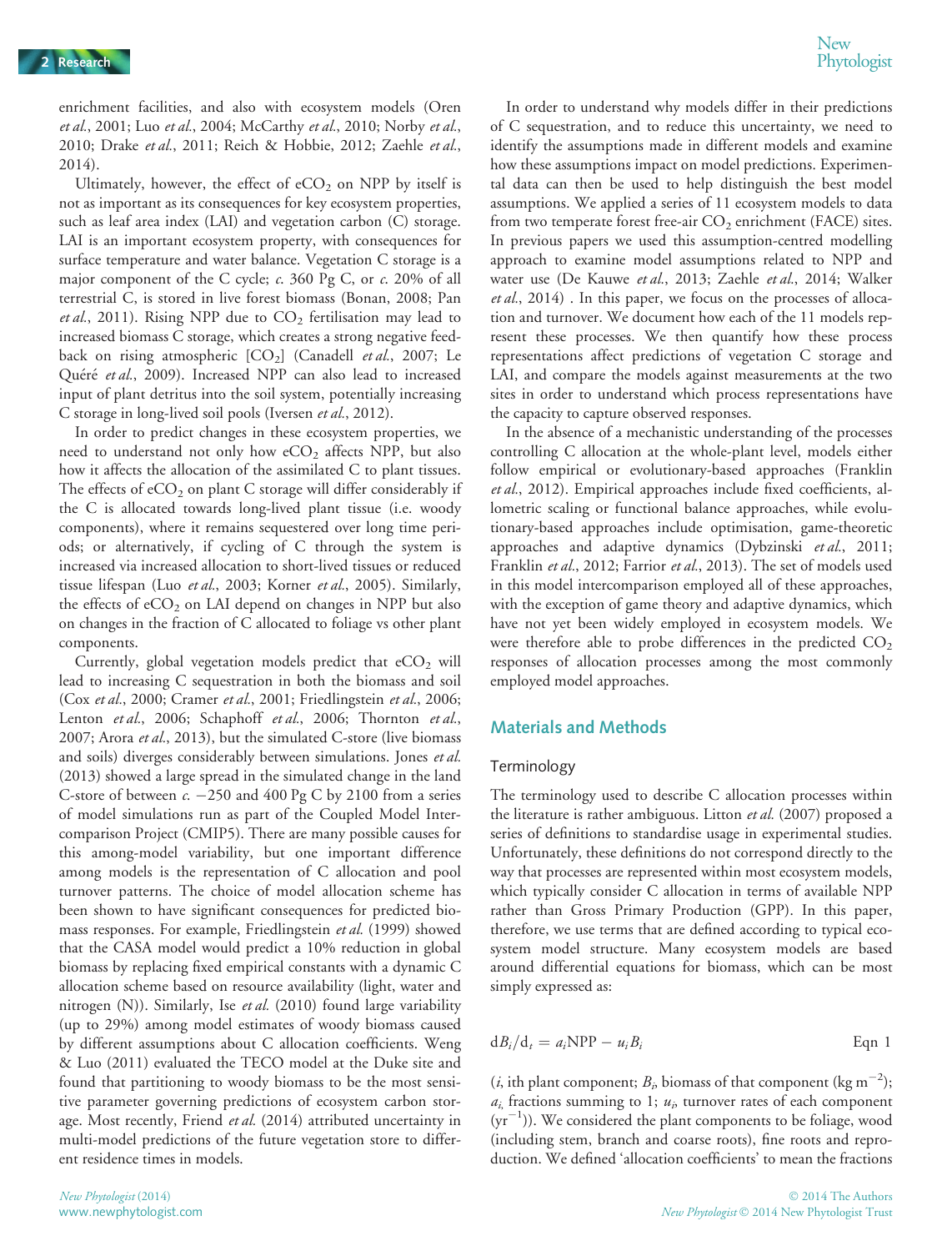$a_i$  that determine the division of NPP among the plant components. We also defined 'biomass fractions' to mean the fraction of total plant biomass present in each component at a given time. As can be seen from Eqn (1), the biomass fractions depend both on the allocation coefficients and turnover rates.

# Experimental data

Models were applied to two experimental sites, both of which have been extensively described elsewhere (Norby et al., 2001; McCarthy et al., 2010; Walker et al., 2014). The Duke FACE site was situated in a loblolly pine (Pinus taeda) plantation in North Carolina, USA (35.97°N, 79.08°W). The Duke experiment was initiated in 1996, when trees were 13 yr old. By the end of the experiment (2007), there was a significant hardwood understorey in addition to the overstorey pines. Data used in this paper refer to the forest stand as a whole, thus including both pines and hardwoods, because fine root production data were not separated by species. Six 30-m diameter plots were established, and  $CO<sub>2</sub>$ treatments were initiated in August 1996. Three of these plots tracked ambient conditions and three plots received continuous enhanced CO<sub>2</sub> concentrations of +200 µmol mol<sup>-1</sup> (mean c. 542 μmol mol $^{-1}$ ).

The ORNL FACE site was located in Tennessee, USA, at the Oak Ridge National Laboratory (35.9°N, 84.33°W) and is a sweetgum (Liquidambar styraciflua) plantation, established in 1988 on a former grassland. Treatment began at Oak Ridge in 1998 with two elevated rings  $(c. 25 \text{ m diameter})$  with an average growing season  $[CO_2]$  of 547  $\mu$ mol mol<sup>-1</sup> and three ambient  $CO<sub>2</sub>$  (aCO<sub>2</sub>) rings (*c*. 395 µmol mol<sup>-1</sup>).

Detailed measurements were collected during the experiments at both sites. Data used in this study included biomass, litterfall and NPP of each component (foliage, wood and fine root), and total leaf area index (LAI). NPP at both sites was calculated as the sum of woody biomass increment (estimated from allometric relationships between biomass and tree diameter and height), foliage productions (from litter traps), and fine-root production (from minirhizotron observations), as fully described by Norby et al. (2005) and references cited therein. At Duke FACE, observations of growth and litter components were only available from 1996 to 2005, whereas at ORNL FACE observations were available from 1998 to 2008. In this study we analysed model results for the corresponding periods for which we had observations, that is, 1996–2005 at Duke and 1998–2008 at Oak Ridge. These data are described in detail elsewhere, for Duke in McCarthy et al. (2007, 2010) and for Oak Ridge in Norby et al. (2001, 2004), and Iversen et al. (2008). These datasets are available at: http://public.ornl.gov/face/index.shtml.

From these data we calculated annual allocation coefficients for the foliage, wood, fine roots (growth of coarse roots was included in the wood component) and reproduction over the whole experiment. Allocation coefficients were calculated as NPP of individual components divided by total NPP. Turnover coefficients were calculated on an annual basis as the annual sum of litter divided by the annual maximum of each biomass component (foliage, wood and fine roots). The lifespan of each

component is defined as the inverse of the turnover coefficients. In addition, we calculated whole-canopy specific leaf area as LAI divided by foliage biomass.

# Model simulations

The 11 models applied to the two FACE sites include stand (GDAY, CENTURY, TECO), age/size-gap (ED2, LPJ-GUESS), land surface (CABLE, CLM4, EALCO, ISAM, O-CN) and dynamic vegetation models (SDGVM). A detailed overview of the models is given in Walker  $et al.$  (2014), and detailed analyses of the water and N cycle responses are provided by De Kauwe et al. (2013) and Zaehle et al. (2014) respectively.

Each model was used to run simulations covering 1996–2008 at the Duke FACE site and 1998–2009 at the ORNL FACE site. Modellers were provided with general site characteristics, meteorological forcing and  $CO<sub>2</sub>$  concentration data. Most models simulated the Duke FACE site as a coniferous evergreen canopy, although ED2 and LPJ-GUESS included a hardwood fraction. All models simulated the ORNL FACE site as a broadleaf deciduous canopy (Walker et al., 2014). Models output a variety of C, N and water fluxes at their appropriate driving resolution (hourly or daily).

# Analysis approach

We deliberately did not statistically evaluate any of the models against observations, because models can easily yield quantitatively good responses for incorrect reasons; thus such an approach typically does not correctly diagnose model deficiencies (Medlyn et al., 2005; Abramowitz et al., 2008; Walker et al., 2014). Furthermore, at both sites a series of storm events introduced transient system responses which are not accounted for in the models, complicating direct point comparisons. Instead, we assessed the model performance qualitatively by attempting to understand the predictions made based on the underlying assumptions relating to allocation and turnover processes. In assessing model performance, a 'good' model is one that captures the processes underlying response of the system to  $eCO<sub>2</sub>$ , although it may not explicitly match the temporal dynamics observed at individual sites.

We first documented how the allocation process is represented in each of the 11 models. For some models, the sum of annual plant growth does not exactly equal total photosynthesis less respiration in each year, due to the presence of a nonstructural labile carbon pool. The modelled size of this pool varies among models depending on how transfer from storage to growth is represented, but within a model remains relatively constant over the course of the experiment (see Supporting Information Notes S1, Fig. S1a, b). Because there are no estimates of this pool size for either experiment, we could not evaluate the modelled labile C pool against data. In what follows, therefore, we focus on the allocation of carbon used for growth among different plant tissues. We calculated the allocation coefficients  $a_i$  from model outputs of annual growth of each plant component, and compared the modelled allocation coefficients at aCO<sub>2</sub> and elevated CO<sub>2</sub> (eCO<sub>2</sub>) at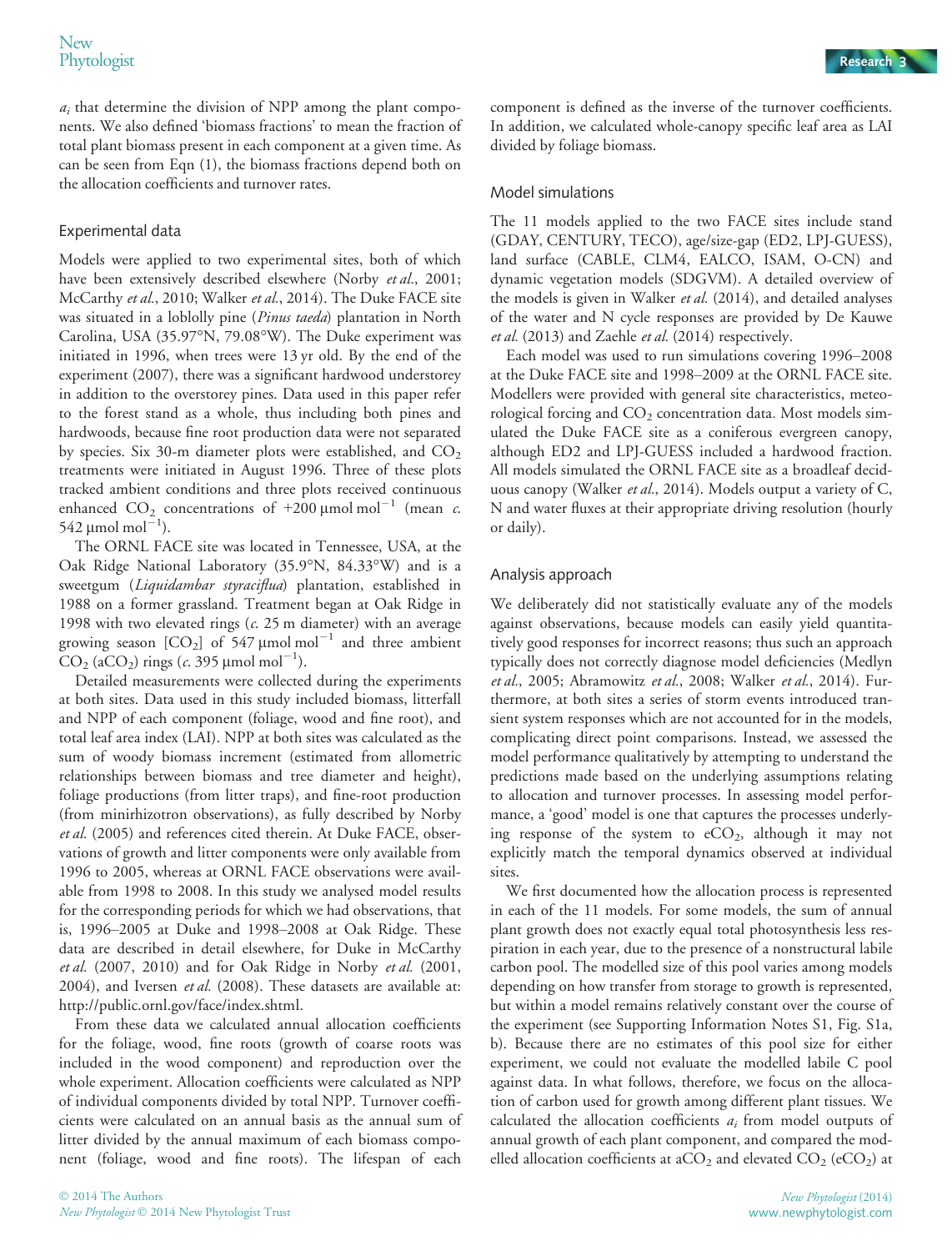the two sites against the observed values. The results for the allocation coefficients were interpreted in terms of the underlying model representation of allocation.

We then examined the models' predicted  $CO<sub>2</sub>$  responses of leaf area index (LAI, representing canopy cover) and C sequestration in woody biomass. Predicted LAI depends on specific leaf area (SLA), the ratio of leaf area to leaf mass, as well as allocation coefficients. Therefore, we also documented how the models represented SLA. Similarly, predicted C sequestration also depends on tissue turnover, so we documented how the models represented turnover. Finally, we analysed how the representations of these processes combined to determine the model predictions.

#### Model representations of allocation

We classified the ways that C allocation is implemented in the models into four general classes: (1) fixed coefficients; (2) functional relationships; (3) resource limitations; and (4) optimisation. In fixed-coefficient models, a fixed fraction of NPP is allocated to each plant component. In *functional-relationship* models, relationships among plant organs provide constraints from which the allocation coefficients can be determined. In general, these relationships are based on the hypotheses that (1) sapwood cross-sectional area must be sufficient to supply structural support and water transport for the leaf area (the pipe-model hypothesis, Shinozaki et al., 1964a,b) and (2) root activity and leaf activity should be balanced (the functional balance hypothesis, Davidson, 1969). In resource-limitation models, the allocation coefficients are adjusted according to which resource is most limiting to growth. Resource-limitation models are based on similar ideas to the functional relationship models, but the key distinction is that relationships are calculated among allocation coefficients rather than among the biomass fractions. In optimisation models, allocation coefficients are varied to maximise some measure of performance by the plants.

Each of the 11 ecosystem models was classified into one of these four groups. Classifications and a full description of how each model represents allocation are given in Table 1. Many models separately consider allocation to bole, branches and coarse roots, whereas others lump these components into wood. Here, we consider only the combined component wood to enable comparison among models. Three models, ED2, LPJ-GUESS and O-CN, also utilise a proportion of available C for reproduction.

# **Results**

#### Allocation patterns

Figure 1 shows the average measured and modelled C allocation coefficients in the ambient treatments over the experimental period at both sites. At both sites, the observations indicate that the largest fraction of NPP goes to wood, but at Duke the wood allocation fraction is greater, and the root allocation fraction lower, than at ORNL. Overall, the models agree with the observations that the greatest fraction of NPP was allocated to woody tissue at both sites, with notable exceptions being LPJ-GUESS

and O-CN at Duke, and O-CN and TECO at ORNL. Most differences among models in their prediction of allocation fractions at ambient  $CO<sub>2</sub>$  arise from parameterisation; these differences are discussed in the Notes S2.

The data indicate that  $eCO<sub>2</sub>$  had very different effects on allocation patterns at the two sites (Figs 2, 3). At Oak Ridge, trees in  $eCO<sub>2</sub>$  increased allocation towards fine-root production at the expense of wood and leaves. As a consequence, root production roughly doubled at soil depths below 0.3 m (Iversen et al., 2008). By contrast, at Duke, the root biomass proportion also increased at depth (Pritchard et al., 2008), but the root allocation fraction did not change. There was a shift instead from foliage allocation to wood allocation, with the average wood allocation fraction increasing by 3%, although this shift was not statistically significant (95%  $CI = -1.4\%$ , 7.4%) (McCarthy et al., 2010).

In general, the models predicted a reduction in foliage allocation in response to  $CO<sub>2</sub>$  but disagreed on where the additional NPP would be partitioned (Figs 2, 3). Differences among models at ambient and in response to  $eCO<sub>2</sub>$  can be understood following the categorisation of allocation schemes described in the Materials and Methods section.

Fixed coefficients Fixed coefficient models assume that allocation fractions are not affected by environmental conditions. In two of these models, CLM4 and GDAY (at Duke), there was no change in allocation in response to  $eCO<sub>2</sub>$  (Figs 2a, 3a). At Oak Ridge, GDAY assumed that root allocation was increased in response to  $eCO<sub>2</sub>$ , based on the average  $CO<sub>2</sub>$  response measured at the site. It can be seen in Fig. 3 that this response is assumed to start in the second year of the experiment, because in the deciduous version of the model, growth is based on the previous year's accumulated productivity. These models are included for completeness but overall, the observations from both experiments indicate that allocation responses to  $eCO<sub>2</sub>$  are dynamic, so it is clear that the constant coefficient approach is of limited usefulness for predicting allocation patterns under  $eCO<sub>2</sub>$ .

Somewhat surprisingly, two other fixed coefficient models, CABLE and EALCO, did show  $eCO<sub>2</sub>$  effects on allocation (Figs 2a, 3a). These effects occur because both models use phenological phases, with different fixed allocation coefficients during each phase (Table 1). As a result,  $eCO<sub>2</sub>$  can alter annual allocation coefficients, even though the allocation coefficients are fixed during each growth phase, because the relative  $CO<sub>2</sub>$  enhancement of NPP varies throughout the year. For CABLE at Duke, this effect is clearly seen during the drought year (2002) in Fig. 2. The drought occured after foliage expansion, during a period when allocation to foliage is low and allocation to wood is high. The  $CO<sub>2</sub>$  effect on NPP during drought is amplified. Thus, the  $CO<sub>2</sub>$  effect is largest during the period when wood allocation is greatest, with the overall effect that allocation to wood increases at the expense of foliage. Although such a drought  $\times$  CO<sub>2</sub> interaction on allocation is also predicted by other types of allocation models (e.g. see ED and SDGVM, Fig. 2), in this model it was not intentional, but rather was a side effect of the assumption of phenological phases for allocation.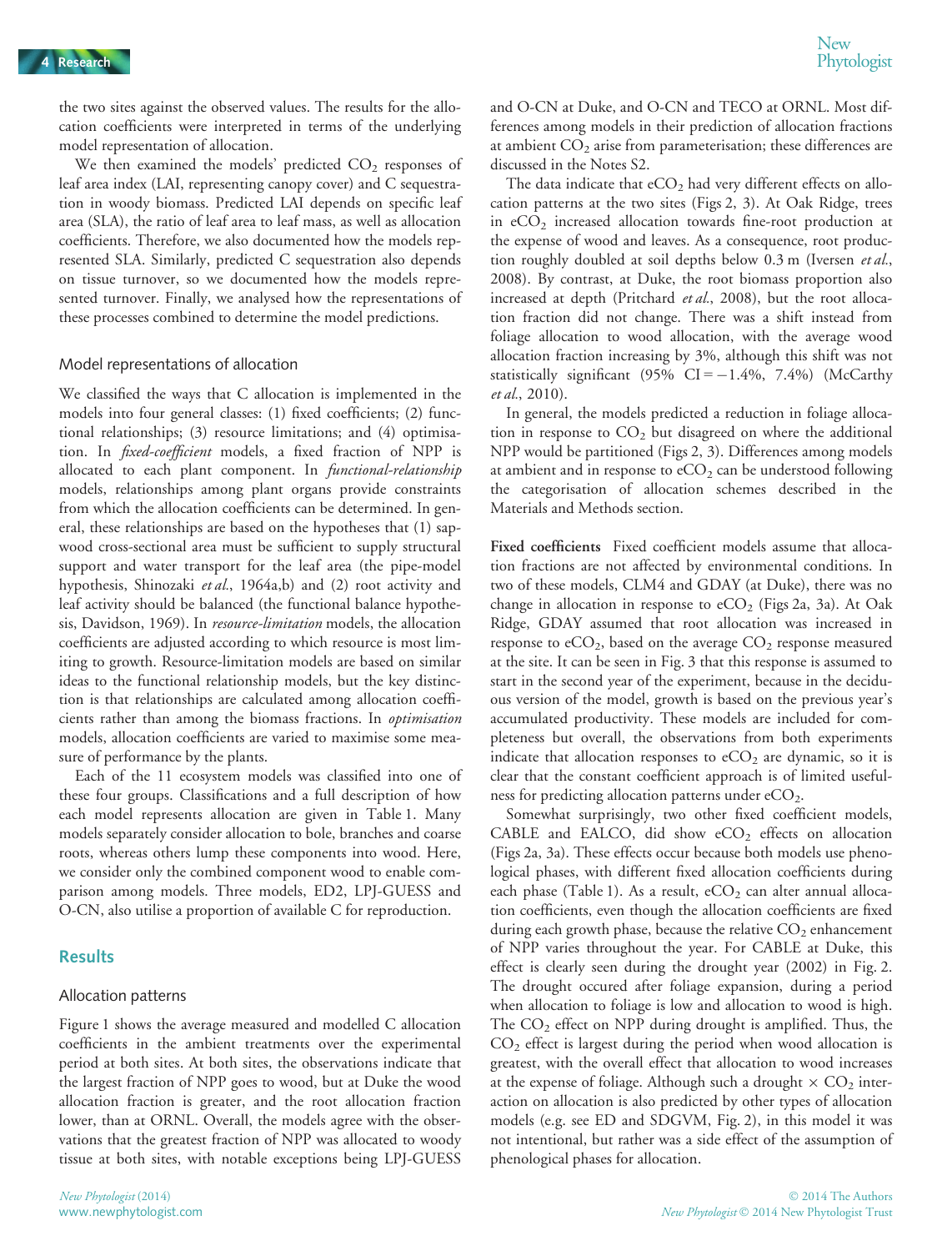In EALCO, the assumption that the period of foliage allocation continues until the observed maximum LAI is reached implies that annual foliage allocation is determined by the observed LAI. The fine-root allocation coefficient is fixed, and wood allocation is therefore the remainder of NPP. At Duke, where observed root allocation was not affected by  $eCO<sub>2</sub>$ , the allocation patterns simulated by EALCO resemble the observations (Fig. 2). At Oak Ridge, by contrast, where observed root allocation was strongly affected by  $eCO<sub>2</sub>$ , the allocation patterns simulated by EALCO differ strongly from the observations (Fig. 3). As with CABLE, however, these  $eCO<sub>2</sub>$  effects were an unintended consequence of the phenology of the allocation scheme.

Functional relationships The three models ED2, LPJ-GUESS and O-CN allocate C according to functional relationships among plant organs, which maintain sapwood, foliage and fine roots in ratios that vary according to N and water availability. The allocation responses to  $CO<sub>2</sub>$  predicted by these three models are relatively consistent (Figs 2b, 3b), and capture the observed responses to some extent. With the additional increase in productivity in response to  $CO<sub>2</sub>$ , all three models predict that initially wood allocation must increase to supply the extra wood volume necessary to maintain the same leaf to sapwood area ratio. In ED2, this effect continues throughout the experiment, because high available soil N means that nutrient limitation does not develop (Zaehle et al., 2014). In LPJ-GUESS and O-CN, water

Table 1 Full description of the assumptions regarding allocation made in the models for the simulations in this paper

| Model                    | Representation of allocation                                                                                                                                                                                                                                                                                                                                                                                                                                                                                                                                                                                                   | Timestep |
|--------------------------|--------------------------------------------------------------------------------------------------------------------------------------------------------------------------------------------------------------------------------------------------------------------------------------------------------------------------------------------------------------------------------------------------------------------------------------------------------------------------------------------------------------------------------------------------------------------------------------------------------------------------------|----------|
| Fixed coefficients       |                                                                                                                                                                                                                                                                                                                                                                                                                                                                                                                                                                                                                                |          |
| CABLE                    | Allocation coefficients are fixed, but fractions differ between three phenological phases:                                                                                                                                                                                                                                                                                                                                                                                                                                                                                                                                     | Daily    |
|                          | (1) maximal leaf growth phase: 80% of available C allocated to foliage; 10% each to wood and roots                                                                                                                                                                                                                                                                                                                                                                                                                                                                                                                             |          |
|                          | (2) steady growth phase: plant functional type (PFT)- specific allocation coefficients used                                                                                                                                                                                                                                                                                                                                                                                                                                                                                                                                    |          |
|                          | (3) final phase: no leaf growth; available C allocated to wood and roots in ratio 55%: 45%                                                                                                                                                                                                                                                                                                                                                                                                                                                                                                                                     |          |
| CLM4                     | For this study, allocation fractions were set as fixed empirical constants based on site observations, which did not vary                                                                                                                                                                                                                                                                                                                                                                                                                                                                                                      | Daily    |
|                          | through the year. Note: The standard version of the model allocates C to the stem and foliage as a dynamic function of<br>NPP.                                                                                                                                                                                                                                                                                                                                                                                                                                                                                                 |          |
| <b>EALCO</b>             | For this study, allocation coefficients were determined to maintain a prescribed relationship among plant tissues, namely:<br>foliage: sap wood: fine root = 1: 0.75: 0.5 for conifers and = 1: 3: 2 for deciduous trees                                                                                                                                                                                                                                                                                                                                                                                                       | Daily    |
|                          | The start of plant growth is determined by a temperature sum. During the early growing season, all available C is allocated<br>to foliage because leaf biomass is small relative to sapwood and fine roots. Leaves stop growing when LAI reaches a<br>maximum LAI that is prescribed for each year and treatment based on the site data. After LAI reaches its maximum,<br>available C is allocated to sapwood and fine root only to maintain their prescribed relationship mentioned above (i.e. 60%<br>vs 40%). The growth of coarse roots and heartwood occurs during the senescence of fine root and sapwood, respectively |          |
|                          | On an annual basis, the outcome of this set of assumptions is that root vs sapwood allocation relationship is fixed, and<br>foliage allocation yields the observed maximum LAI when enough C is fixed by the plants<br>Note: in other work the model EALCO often uses a 'transport resistance scheme' where flows of C and N depend on                                                                                                                                                                                                                                                                                         |          |
|                          | concentration gradients (Thornley, 1972; Wang et al., 2002)                                                                                                                                                                                                                                                                                                                                                                                                                                                                                                                                                                    |          |
| <b>GDAY</b>              | Allocation fractions are empirical constants set from site observations. Theses coefficients were varied between ambient and<br>eCO <sub>2</sub> treatments at ORNL to reflect empirical site measurements                                                                                                                                                                                                                                                                                                                                                                                                                     | Annual   |
| Functional relationships |                                                                                                                                                                                                                                                                                                                                                                                                                                                                                                                                                                                                                                |          |
| ED <sub>2</sub>          | Allocation is determined such that the biomass components follow allometric relationships given by Medvigy et al. (2009):                                                                                                                                                                                                                                                                                                                                                                                                                                                                                                      | Daily    |

$$
B_{\text{leaf}} = \frac{e(t)}{1 + q + q_{\text{sw}}h} B_a
$$
 Eqn 2  

$$
B_{\text{root}} = \frac{q}{1 + q + q_{\text{sw}}h} B_a
$$
 Eqn 3

$$
B_{sw} = \frac{Q_{sw}h}{1+q+q_{sw}h}B_a
$$
 Eqn 4

( $B_a$ , active biomass pool;  $B_{leaf}$ ,  $B_{root}$  and  $B_{wood}$ , biomass pools of foliage, sapwood and roots, respectively). Leaf phenology is described by a phenology parameter (e(t)) [0–1]). Sapwood biomass and peak leaf bio mass are maintained in the proportion  $q_{sw}$  h (h, tree height;  $q_{sw}$ , fixed leaf : sapwood area ratio). Root bio mass and peak leaf biomass are maintained in the ratio q, which increases with increasing water or nitrogen limitation. After allocating to leaves and roots on a daily basis, ED2 uses a 70 : 30 split of available 'reserve' C between woody growth and reproduction

Note: in the standard ED2 model, allocation fractions do not vary with N limitation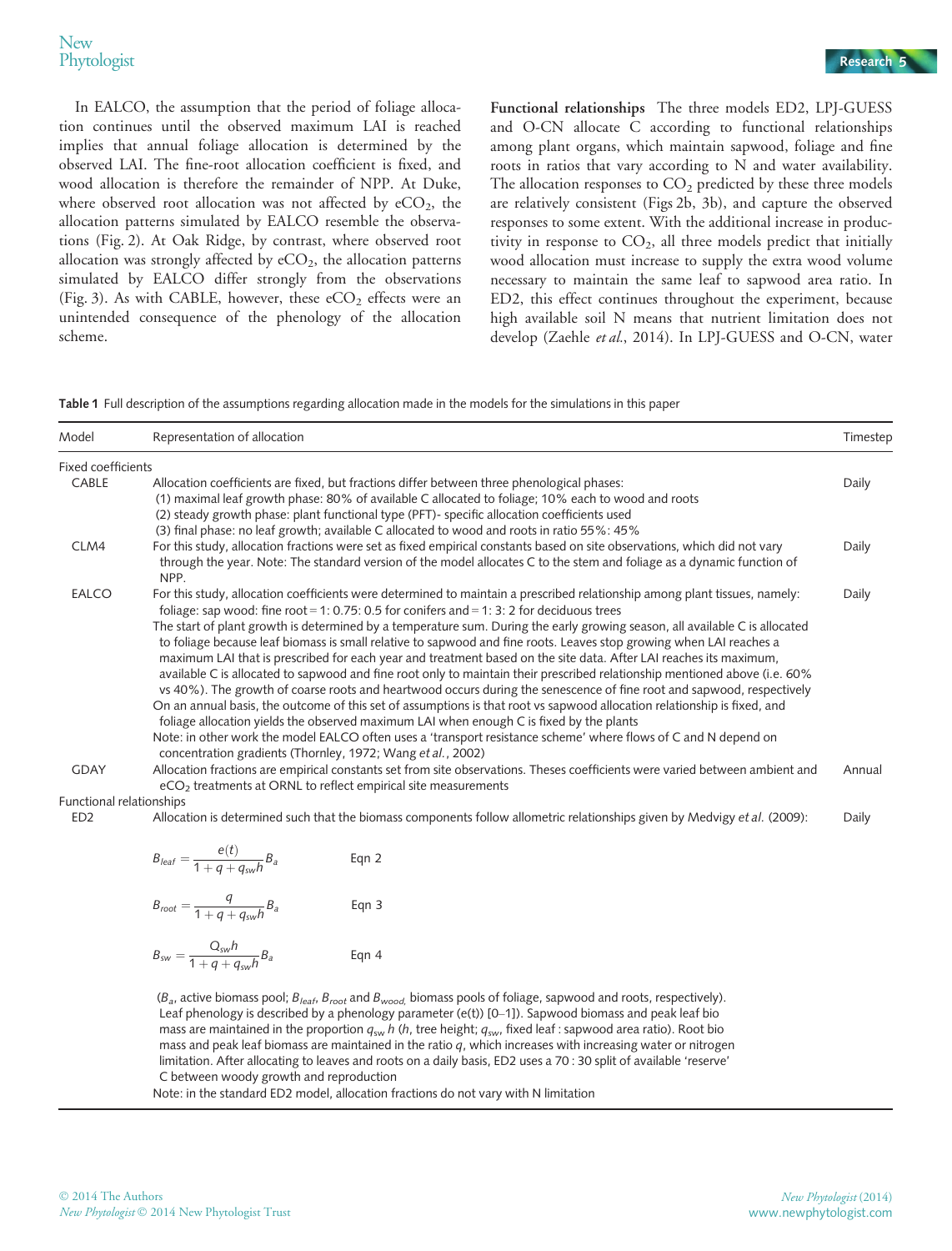Table 1 (Continued)

| <b>Table 1</b> (Continued) |                                                                                                                                                                                                                                                                                                                                                                                                                                                                                                                                                                                                                                                                                                  |               | Timestep |  |  |  |  |
|----------------------------|--------------------------------------------------------------------------------------------------------------------------------------------------------------------------------------------------------------------------------------------------------------------------------------------------------------------------------------------------------------------------------------------------------------------------------------------------------------------------------------------------------------------------------------------------------------------------------------------------------------------------------------------------------------------------------------------------|---------------|----------|--|--|--|--|
| Model                      | Representation of allocation                                                                                                                                                                                                                                                                                                                                                                                                                                                                                                                                                                                                                                                                     |               |          |  |  |  |  |
| LPJ-GUESS                  | A new version of the model incorporating N limitation was used (Smith et al., 2014). The allocation model follows Sitch et al.<br>(2003), with the addition of N dependence of the leaf: root biomass ratio<br>First, 10% of NPP is allocated to reproduction. The remaining NPP is allocated to the foliage, wood and roots on an annual<br>time step based on allometric relationships among biomass components<br>The ratio of LAI to sapwood area (SA) is constant                                                                                                                                                                                                                           |               |          |  |  |  |  |
|                            | LAI = $k_{la:sa}$ SA<br>Eqn 5                                                                                                                                                                                                                                                                                                                                                                                                                                                                                                                                                                                                                                                                    |               |          |  |  |  |  |
|                            | $(klassa$ , a PFT-dependent constant). Additionally, upward tree growth requires an increase in supporting<br>stem diameter                                                                                                                                                                                                                                                                                                                                                                                                                                                                                                                                                                      |               |          |  |  |  |  |
|                            | $H = k_{\text{allow2}} D^{\text{allow3}}$                                                                                                                                                                                                                                                                                                                                                                                                                                                                                                                                                                                                                                                        | Eqn 6         |          |  |  |  |  |
|                            | (H, tree height; D, stem diameter; $k_{\text{allow2}}$ and $k_{\text{allow3}}$ , PFT dependent allometric constants). These two<br>relationships define the wood biomass to leaf biomass ratio<br>The root biomass to leaf biomass ratio depends on a PFT-specific maximum leaf-to-root mass ratio Ir <sub>max</sub> and N and water<br>availability factors (N and W, ranging $0-1$ ):                                                                                                                                                                                                                                                                                                          |               |          |  |  |  |  |
|                            | $C_f = I r_{max} min(W, N) C_r$                                                                                                                                                                                                                                                                                                                                                                                                                                                                                                                                                                                                                                                                  | Eqn 7         |          |  |  |  |  |
| O-CN                       | (C <sub>r</sub> , root biomass pool; C <sub>f</sub> , foliage biomass pool)<br>Implements the same scheme as LPJ-GUESS, with the key changes being that: (1) allocation takes place on a daily time step,<br>Daily<br>(2) the leaf-to-root mass ratio and leaf-to-sapwood ratios do not vary with PFT, and (3) partitioning of NPP to<br>reproduction also occurs on a daily basis and depends on the amount of remaining NPP after allocation to foliage, wood<br>and fine roots has taken place. A fast turnover labile pool buffers NPP against short-term variations in GPP; and a<br>nonrespiring reserve pool buffers interannual variability and facilitates bud burst in deciduous trees |               |          |  |  |  |  |
| Resource limitations       |                                                                                                                                                                                                                                                                                                                                                                                                                                                                                                                                                                                                                                                                                                  |               |          |  |  |  |  |
| <b>DAYCENT</b>             | Carbon is allocated according to priorities. Fine roots have first priority, then foliage and finally wood. Demand by the fine<br>Daily<br>roots varies between 5% and 18% of total NPP depending on the maximum of two limitations (soil water and nutrient<br>availability). The remaining carbon available for allocation is then distributed to the foliage pool until the maximum LAI is<br>reached. The maximum LAI is set for each PFT depending on an allometric relationship with wood biomass. Allocation to<br>woody tissue only takes place once the maximum LAI has been attained                                                                                                   |               |          |  |  |  |  |
| <b>ISAM</b>                | Allocation formulation after Arora & Boer (2005), with a dependence on light and water availability (but not explicitly<br>Daily<br>nutrient limitation). Under high LAI, light limitation occurs, and allocation to wood increases to compete for light. When<br>water limitation occurs, allocation to roots increases. Allocation to foliage is calculated as the residual. The allocation<br>fractions are calculated as follows:                                                                                                                                                                                                                                                            |               |          |  |  |  |  |
|                            | $a_w = \frac{\varepsilon_w + \omega(1 - L)}{1 + \omega(2 - L - W)}$                                                                                                                                                                                                                                                                                                                                                                                                                                                                                                                                                                                                                              | Eqn 8         |          |  |  |  |  |
|                            | $\varepsilon_r + \omega(1-W)$<br>$a_r = \frac{a_r}{1 + \omega(2 - L - W)}$                                                                                                                                                                                                                                                                                                                                                                                                                                                                                                                                                                                                                       | Eqn 9         |          |  |  |  |  |
|                            | $a_f = 1 - aw - ar$                                                                                                                                                                                                                                                                                                                                                                                                                                                                                                                                                                                                                                                                              | <b>Eqn 10</b> |          |  |  |  |  |
|                            | (W, soil water availability factor [0-1]; L, light availability factor; $\omega \varepsilon_{w} \varepsilon_{r}$ , PFT-dependent allocation<br>parameters). L is given by $L = \exp(-k L A)$ , (k, light extinction coefficient; LAI, leaf area index, which is<br>input from observations).<br>For broadleaf PFTs, this scheme is modified using three phenological growth phases:<br>(1) Leaf onset phase: allocation is completely to leaves, with zero allocation to wood or roots                                                                                                                                                                                                           |               |          |  |  |  |  |
|                            | (2) Steady growth phase: resource limitation model used                                                                                                                                                                                                                                                                                                                                                                                                                                                                                                                                                                                                                                          |               |          |  |  |  |  |
|                            | (3) Leaf senescence phase: allocation to foliage is set to zero, and $a_w$ and $a_r$ are increased to sum to one<br>The phases are determined by the ratio of LAI to a maximum LAI value for the biome. Phase (2) starts once<br>the LAI reaches half the maximum LAI, and ends once LAI falls below 95% of the maximum LAI value                                                                                                                                                                                                                                                                                                                                                                |               |          |  |  |  |  |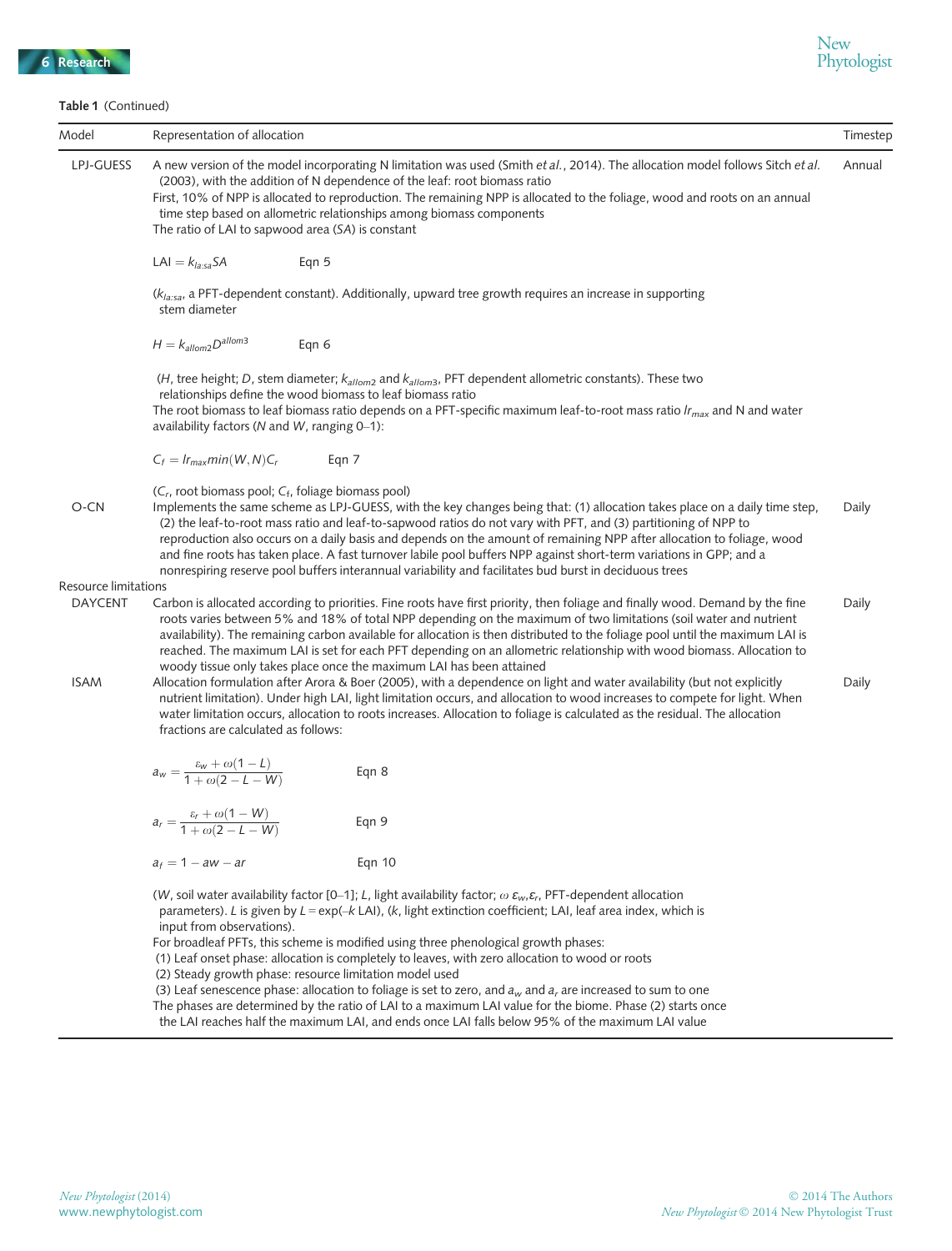Table 1 (Continued)



| Model        | Representation of allocation                                                                                                                                                                                                                                                                                                                                                                                                                                                                                                                                                                                                                                                                                                                                                           |  |  |  |  |
|--------------|----------------------------------------------------------------------------------------------------------------------------------------------------------------------------------------------------------------------------------------------------------------------------------------------------------------------------------------------------------------------------------------------------------------------------------------------------------------------------------------------------------------------------------------------------------------------------------------------------------------------------------------------------------------------------------------------------------------------------------------------------------------------------------------|--|--|--|--|
| <b>TECO</b>  | The total amount of carbon available for allocation on a given day is given by the tissue growth rate (G), which is a function<br>of temperature and water availability. The model prioritises allocation to foliage and roots. The demand for carbon by<br>foliage is given by the amount of carbon needed to reach the maximum LAI. Growth is allocated to foliage to meet this<br>demand, but at any time step the allocation cannot exceed 40% of the total available carbon to be exported. Demand for<br>carbon by the roots increases with decreasing water availability, but cannot exceed 30% of the total available carbon to be<br>exported. The remaining available carbon is then allocated to the stem. The allocation coefficients are thus calculated as fol-<br>lows: |  |  |  |  |
|              | $a_f = min\left(0.4G, \frac{(LAI_{max} - LAI)}{SLA}\right)$<br>Eqn 11                                                                                                                                                                                                                                                                                                                                                                                                                                                                                                                                                                                                                                                                                                                  |  |  |  |  |
|              | $a_r = min\left(0.3G, \frac{1.5}{W * b m L - b m R}\right)$<br>Eqn 12                                                                                                                                                                                                                                                                                                                                                                                                                                                                                                                                                                                                                                                                                                                  |  |  |  |  |
|              | $a_w = G - af - ar$<br><b>Eqn 13</b>                                                                                                                                                                                                                                                                                                                                                                                                                                                                                                                                                                                                                                                                                                                                                   |  |  |  |  |
| Optimisation | (G, total carbon to be allocated; LAI <sub>max</sub> , PFT-specific maximum leaf area index; SLA, specific leaf area; W,<br>soil water availability factor [0-1]; bmL and bmR, parameters defining the ratio of fine roots to foliage).<br>$LAI_{max}$ depends on canopy height, but height was assumed constant in these simulations for both PFTs.<br>The maximum LAI thus did not vary in TECO, unlike the other models                                                                                                                                                                                                                                                                                                                                                             |  |  |  |  |
| <b>SDGVM</b> | SDGVM optimises canopy LAI such that net canopy C uptake is maximised. The annual carbon balance of the lowest<br>canopy layer is calculated. Allocation to foliage in the current year is determined such that the lowest layer of the canopy<br>had a positive carbon balance in the previous year. Allocation of remaining labile carbon between roots and woody tissue<br>are given by constant PFT-specific fractions                                                                                                                                                                                                                                                                                                                                                             |  |  |  |  |

Note that in several instances, alternative allocation sub-models are available for the models used here, so other applications of these models may not use the allocation routines described here.

and nutrient limitations develop over the course of the experiment, causing allocation to shift towards roots to maintain a functional balance between foliage and roots. This effect is seen most clearly in O-CN, in which increased N stress develops at both sites. In LPJ-GUESS, the dynamics of allocation at Oak Ridge change following a simulated mortality event in 2005. The mortality reduces the stand-scale leaf:sapwood area ratio significantly, driving an increase in wood allocation in the last years of the experiment.

Resource limitations Three models, ISAM, DAYCENT and TECO use resource limitation approaches, in which allocation coefficients are determined by limitations of water, light and nutrient availability. Although the approaches are similar in theory, the implementations are sufficiently different that the three models predict rather different allocation patterns and responses to  $eCO<sub>2</sub>$  (Figs 2, 3).

In ISAM, the allocation coefficients vary with water and light limitation (Table 1). However, the predicted  $CO<sub>2</sub>$  effects on allocation differ between the sites because of the use of phenological phases in deciduous species. At Duke,  $eCO<sub>2</sub>$  increased LAI, decreasing light availability, and reduced transpiration per unit leaf area, increasing water availability. Both effects cause an increase in wood allocation (Fig. 2g), much like that predicted by the allometric models, and somewhat similar to observations. By contrast, at Oak Ridge, foliage allocation is predicted to increase strongly with  $eCO<sub>2</sub>$  (Fig. 3g), as an unintentional side effect of the use of phenological phases. The start of senescence period (the third phenological phase) occurs when the observed LAI declines to 95% of the prescribed maximum value. Because LAI is greater in the  $eCO<sub>2</sub>$  treatment, the LAI does not fall below the senescence threshold until considerably later than in the ambient treatment  $(c. 20 d)$ . As allocation to foliage continues until the senescence phase starts, foliage allocation is increased considerably in response to  $CO<sub>2</sub>$ , in stark contrast to observations and other models.

The DAYCENT and TECO models use similar prioritisation schemes to decide allocation (Table 1). However, the predicted response of allocation to eCO<sub>2</sub> differs between these two models because of different predicted impacts on water and nutrient stress. In DAYCENT, at Duke, root allocation was increased with  $eCO<sub>2</sub>$  due to an increase in nutrient limitation. At Oak Ridge, by contrast, root allocation was unchanged, indicating that water and nutrient stress were unaffected by  $eCO<sub>2</sub>$ . At both sites, foliage allocation decreased in response to  $eCO<sub>2</sub>$  because the maximum prescribed LAI had been attained. As a result, allocation to wood (the third in the list of priorities) increased at Oak Ridge, but not at Duke. These predictions differed markedly from observations at both sites.

In the TECO model, at Duke, the maximum root allocation was obtained at  $aCO<sub>2</sub>$  and as result there was no  $CO<sub>2</sub>$ -induced change. At Oak Ridge, water stress was reduced under  $eCO<sub>2</sub>$  as a consequence of water savings due to stomatal closure, resulting in lower root allocation. At both sites, foliage allocation was reduced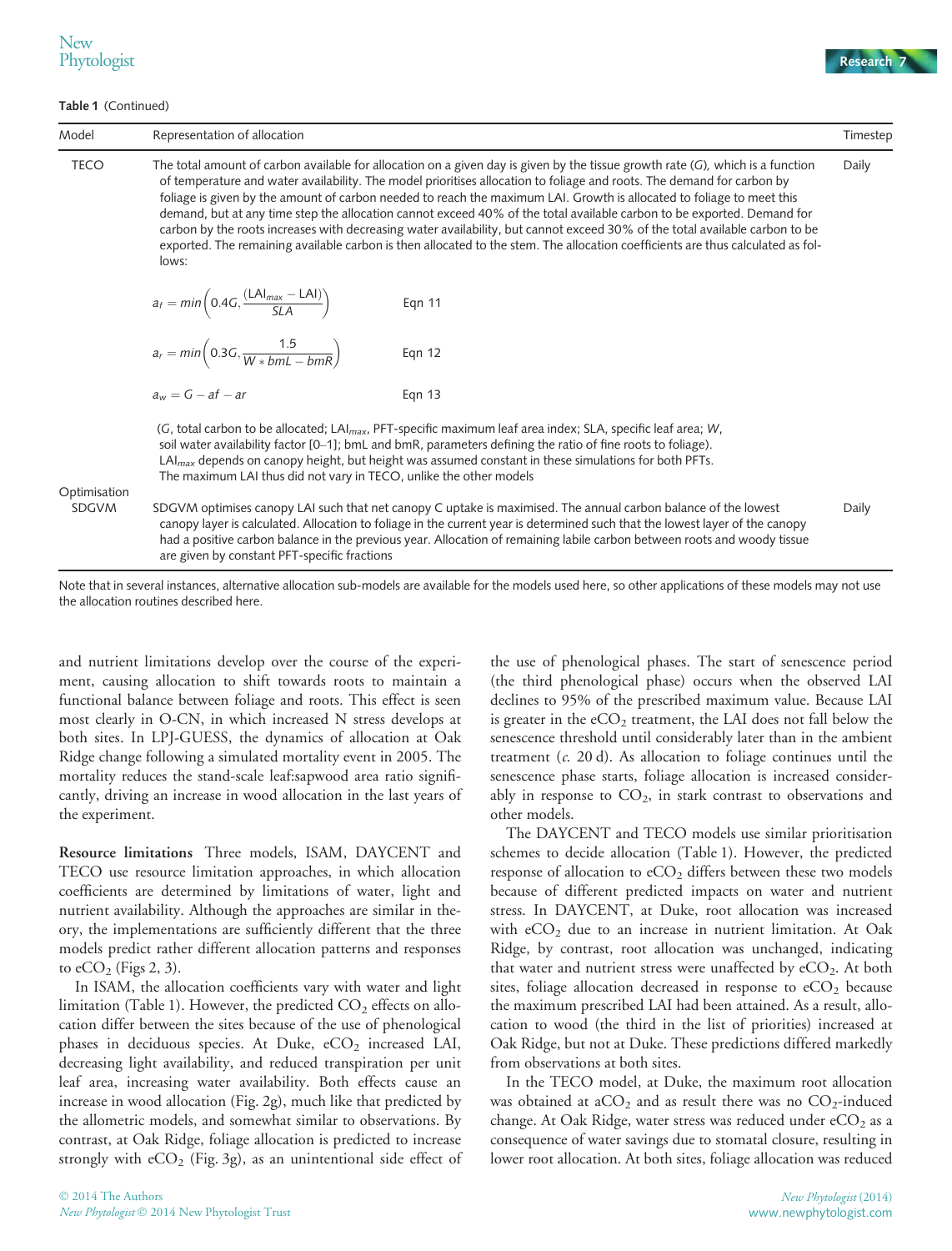



Fig. 1 Fractions of Net Primary Productivity

as LAI approached the prescribed maxima, as in DAYCENT. Consequently, according to the prioritisation scheme, allocation to wood is increased at both sites, and most strongly at Oak Ridge. These predictions are similar to observed allocation responses at Duke, but very different from observations at Oak Ridge.

Canopy optimisation In SDGVM, LAI is varied to maximise net canopy C uptake (photosynthesis less respiration and leaf C costs). This optimisation determines the amount of C allocated to foliage; the rest of the C available is allocated to wood and roots in a fixed ratio. This approach predicts that allocation to foliage should decrease at both sites (Figs 2d, 3d) because the  $eCO<sub>2</sub>$  enhancement in NPP is greater than the LAI increase predicted by the optimisation scheme. The changes in foliage allocation predicted by this model are similar to observations. However, because the model assumes that the remaining NPP is divided in a fixed fraction between wood and roots, it did not successfully predict changes in wood and root allocation.

# Consequences for Leaf Area Index

Differences in model predictions of ambient LAI are discussed in Walker *et al.* (2014); here we focus on the predicted  $eCO<sub>2</sub>$ effect on LAI. This effect depends, first, on the NPP enhancement; second, on the change in allocation of NPP to foliage;

and, third, on any change in specific leaf area  $(SLA)$  with  $eCO<sub>2</sub>$ . Fig. 4 shows the observed and modelled responses of NPP, foliar biomass, SLA and LAI to eCO<sub>2</sub>. Most models predict that  $eCO<sub>2</sub>$  leads to an increase in NPP, but there is a reduction in foliage allocation, such that the increase in foliage biomass is less than the increase in NPP. These predictions are generally consistent with the observations. The exception to this rule is ISAM at Oak Ridge, where foliage allocation increased, as explained above, leading to a larger response of foliage biomass than of NPP.

Observations from both sites showed that whole-canopy SLA (calculated as total leaf area index divided by total leaf biomass) was reduced at  $eCO<sub>2</sub>$  (-6.4 and -5.3% at Duke and Oak Ridge, respectively). Owing to this reduction in SLA, the observations show smaller  $CO<sub>2</sub>$  effects on LAI (14.4% and 2.3% increase at Duke and Oak Ridge, respectively) compared to the effects on foliage biomass (22.1% and 8.2% increase at Duke and Oak Ridge, respectively). By contrast, most models assume that SLA is constant, and therefore the enhancement in LAI due to  $CO<sub>2</sub>$ directly corresponds to the foliage biomass enhancement.

However, some models vary SLA. In CLM4, SLA increases as a linear function of canopy depth (Thornton & Zimmermann, 2007). Increased foliage allocation under  $eCO<sub>2</sub>$  increases LAI, which results in a lower mean foliage C cost (increased mean SLA), allowing the enhancement in LAI to be greater than the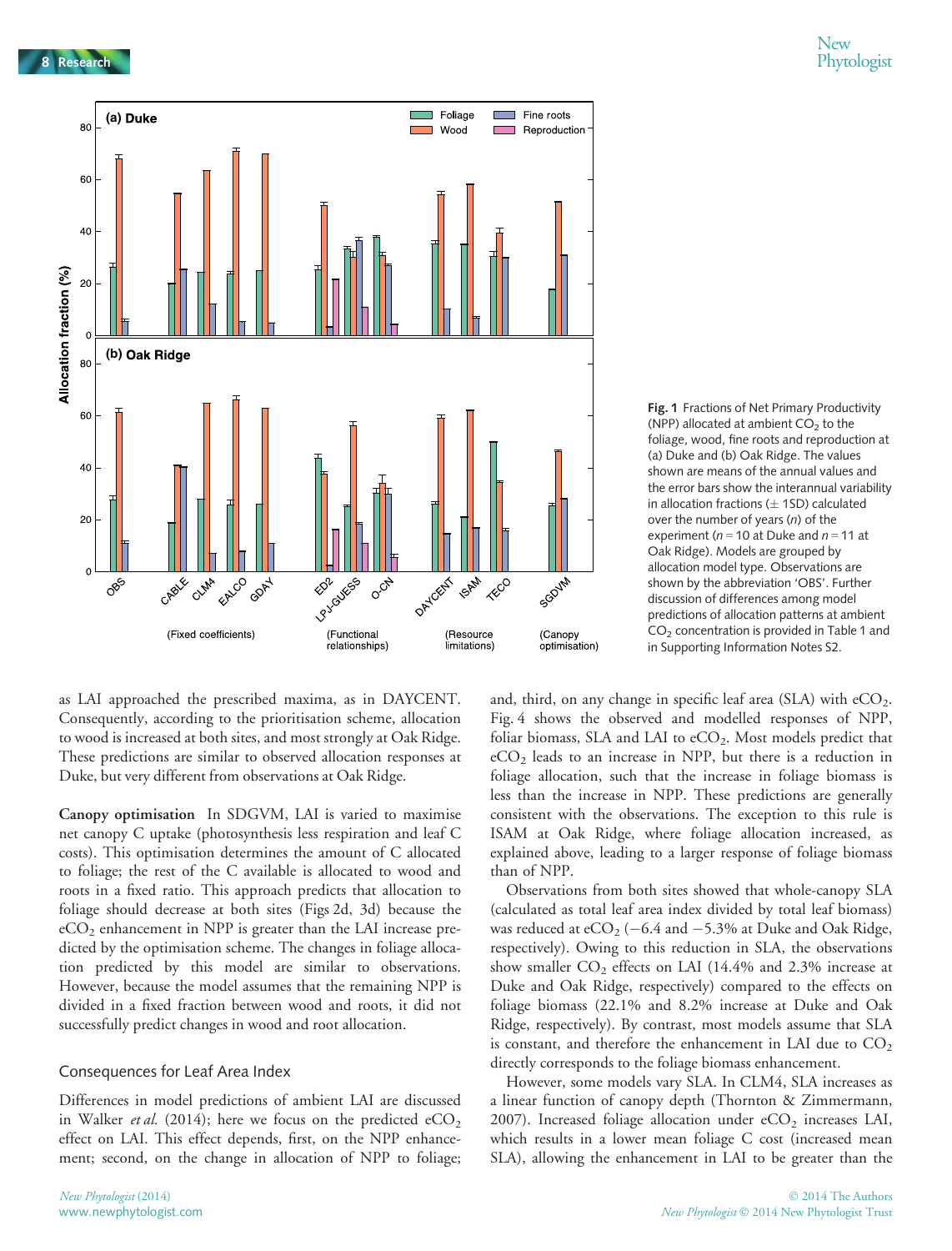

Fig. 2 Change in the percentage of annual Net Primary Productivity (NPP) allocated to the foliage (green line), wood (orange line) and fine roots (blue line) between ambient and elevated CO<sub>2</sub> at Duke.

corresponding foliar biomass enhancement. This response of SLA is in the opposite direction to observations; data at both sites indicate a reduction in SLA at  $eCO<sub>2</sub>$ . In the ISAM model, LAI is decoupled from canopy biomass. The LAI is calculated based on a phenological model where the maximum LAI is specified, and has no relationship with the foliage biomass. As a consequence, the implied SLA can change dramatically with  $eCO<sub>2</sub>$ , as at Oak Ridge where foliage biomass is predicted to increase considerably but prescribed LAI does not (Fig. 4). In the EALCO model, SLA is forced to decrease at  $eCO<sub>2</sub>$  by a percentage that is based on observations. By including this observation into the model procedure, the EALCO model is able to replicate the  $CO<sub>2</sub>$  effects on both foliage biomass and LAI (Fig. 4).

#### Biomass turnover

The  $eCO<sub>2</sub>$  effect on biomass C storage depends both on allocation patterns and turnover times. We therefore documented the turnover times for different plant tissues in both observations and models (Tables 2, 3). In comparing model turnover times to observations, it is important to bear in mind that observed turnover times are calculated from the turnover and mortality of

tissue during the experimental period only. During this period, woody turnover mainly reflects branch shedding and a loss of heavily suppressed trees, and for this reason is likely to be longer than turnover times calculated over the whole lifetime of these species. Foliage and fine-root tissue have longer turnover times at Duke than at Oak Ridge. At both sites there was a noticeable CO2 effect on the lifespan of fine roots, although root lifespan decreased overall at Duke, whereas at Oak Ridge root lifespan increased at  $eCO<sub>2</sub>$ , likely because of deeper rooting distributions (Iversen et al., 2008).

This suite of models poorly replicated the observed tissue lifespans during the experimental period (Tables 2 and 3), with considerable variability across sites and among models, for all tissues. Many models tended to suggest shorter woody tissue lifespan than the observed, including CABLE, CLM4, GDAY, ISAM and SDGVM at Duke and CABLE, CLM4, DAYCENT, GDAY, ISAM, LPJ-GUESS, SDGVM and ISAM at Oak Ridge. A shorter lifespan is to be expected in models that set turnover rates based on the full lifetime of woody species. For example, GDAY and TECO have shorter woody lifespans than the observations because these models used general model parameterisations. Similarly, the DAYCENT model predicted woody turnover times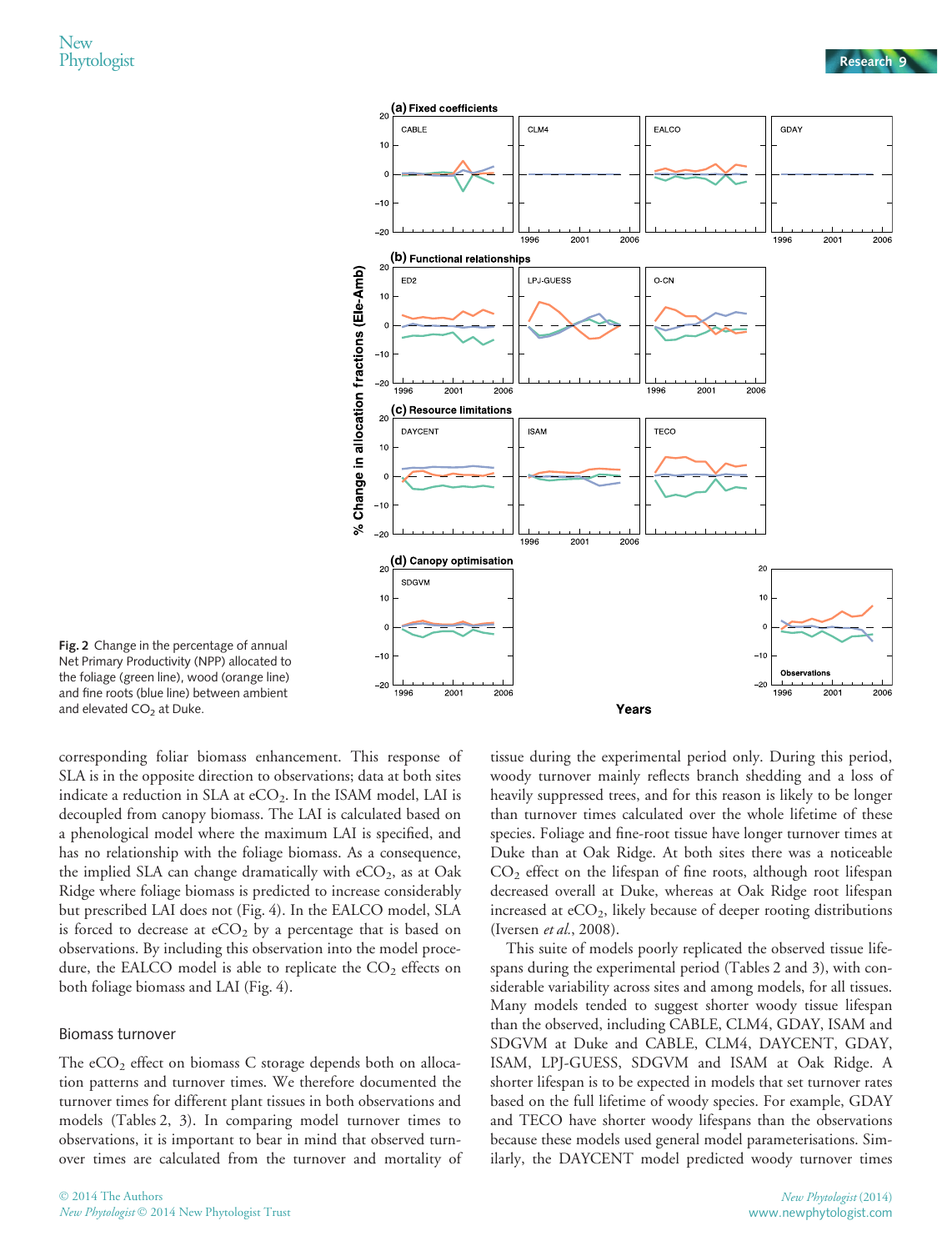



that were six times longer at Duke compared with Oak Ridge. This was because at Duke, the death rate for woody biomass was set to zero and thus the plotted data only reflects litter from the branches.

By contrast, some of the models (ED2, LPJ-GUESS, O-CN and SDGVM) had a self-thinning mortality mechanism, which caused differences between sites and in response to  $eCO<sub>2</sub>$  treatment (Tables 2, 3). However, these differences were not consistent among models. For example, in LPJ-GUESS woody litter is produced via either disturbance or mortality. For these simulations, stochastic disturbance and fire events were switched off, so woody litter was only produced by tree mortality, which increases as the canopy becomes denser and competition for light more severe. As the canopy was simulated to be less dense at Duke, partly because of lower SLA of the dominating conifers compared with the broad-leaved trees at Oak Ridge, less mortality occurred at Duke. By contrast, at Oak Ridge, mortality substantially decreased woody biomass. With respect to  $eCO<sub>2</sub>$ , SDGVM predicted an increase in woody turnover time. In SDGVM, self-thinning occurs when a diameter increment falls below a prescribed minimum. At  $eCO<sub>2</sub>$ , the increased productivity enables more trees to reach the minimum diameter increment, increasing woody lifespan.

#### Consequences for carbon storage in biomass

We compared the  $CO<sub>2</sub>$  effect on NPP with the  $CO<sub>2</sub>$  effect on biomass increment over the duration of the experiment (Fig. 5a, b). Most of the models predicted that the effect of  $eCO<sub>2</sub>$  on biomass increment exceeded the effect of  $eCO<sub>2</sub>$  on NPP. The difference between the  $CO<sub>2</sub>$  effect on biomass increment and that on NPP depends on how far the simulated stand is from steady state, that is, the point where gains from NPP equal losses to turnover and mortality. In the very early stages of stand growth, before notable turnover or tree mortality commences, the simulated  $CO<sub>2</sub>$  effect on biomass increment will be equal to the  $CO<sub>2</sub>$  effect on NPP. At steady state, by contrast, the rate of biomass increment (at  $aCO<sub>2</sub>$ ) is zero, so any stimulation of biomass increment by  $eCO<sub>2</sub>$  will result in a very high relative response. This stand stage effect accounts for the large percentage increase in biomass seen in the ISAM model at both the Duke and ORNL FACE sites. A shift in allocation towards long-lived woody components will also increase the percentage biomass increment response compared to the NPP response, because woody tissue has a long lifespan. This effect can be seen in the TECO simulations, particularly at Oak Ridge where woody allocation increases by 10% (Fig. 3l), and as a result a 36% stimulation of NPP results in a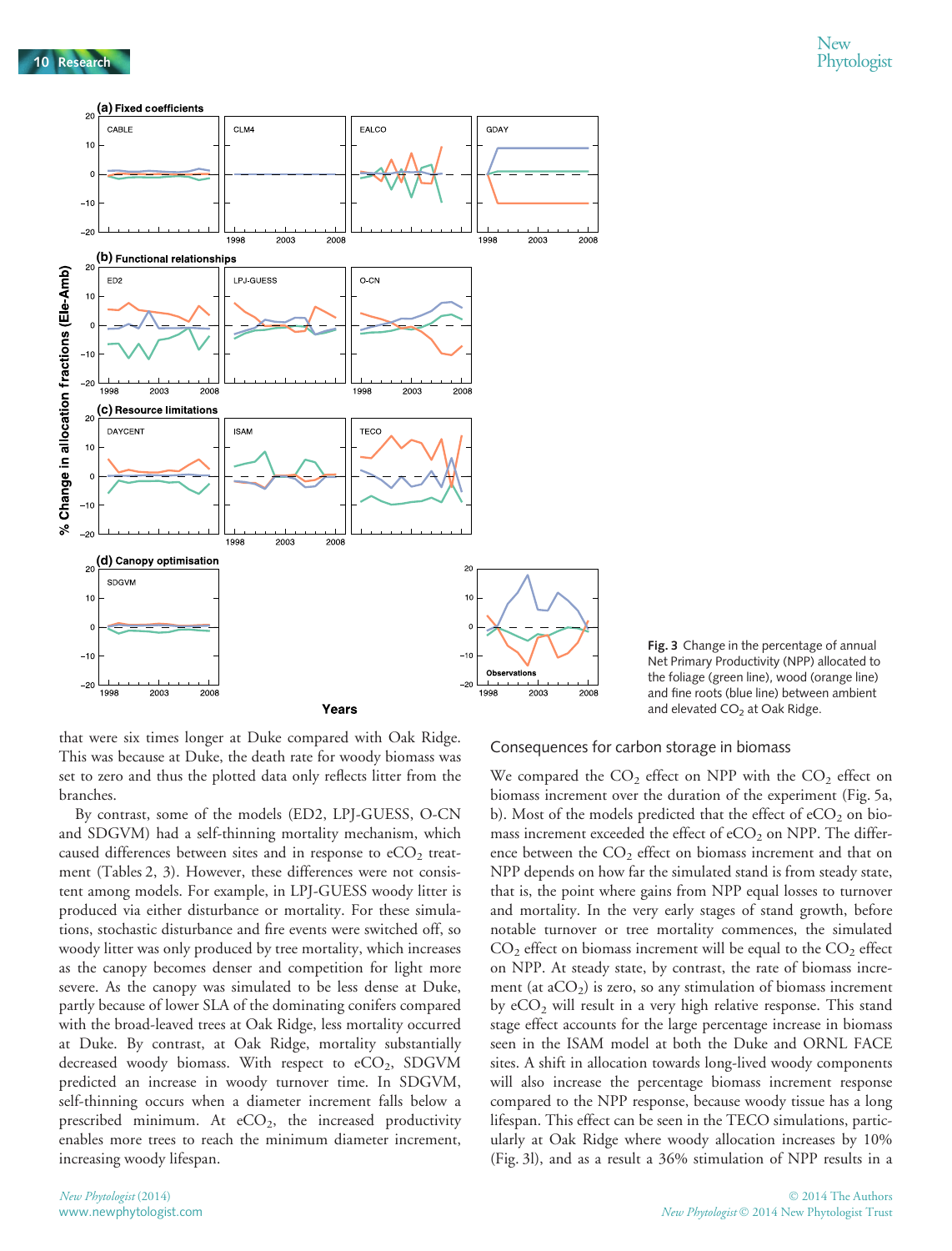



109% increase in biomass increment over the course of the experiment.

We also calculated the percentage of the increase in NPP due to  $eCO<sub>2</sub>$  that was retained in biomass by the end of the experiment (Fig. 5c,d), which we called the NPP retention rate. Observations showed a dramatic difference between the Duke and ORNL FACE sites in the NPP retention rate (Fig. 5c,d). At Duke, 88% of the extra NPP due to  $eCO<sub>2</sub>$  remained in biomass, whereas at ORNL, none of the additional NPP remained at the end of the experiment. This difference is remarkable given that the stimulation of NPP did not differ greatly between the experiments. This difference can be attributed to changes in allocation pattern: at Duke, there was a shift in the allocation of NPP to long-lived woody biomass, whereas at ORNL, the additional NPP was largely allocated to short-lived fine roots (Iversen et al., 2008).

The predicted NPP retention rate varied strongly among the models. This percentage depends on the wood allocation fraction and wood turnover time, and was particularly sensitive to changes in either of these parameters with  $eCO<sub>2</sub>$ . At Duke, models suggested that a high proportion (i.e.  $>40\%$ ) of the NPP enhancement remained in the tree biomass. The two models with low wood allocation at Duke (LPJ-GUESS, O-CN, Fig. 1) predicted the smallest NPP retention rate. SDGVM predicted the greatest NPP retention rate, despite a relatively low allocation to wood, because of the prediction that wood lifespan increases with  $eCO<sub>2</sub>$ 

(Table 2). The TECO model also has a high NPP retention rate despite a low wood allocation at  $aCO<sub>2</sub>$  (Fig. 1), because of the large increase in wood allocation fraction with  $eCO<sub>2</sub>$  (Fig. 2).

At Oak Ridge, the models predicted a somewhat smaller NPP retention rate, largely as a result of lower wood allocation coefficients (Fig. 1), but few models captured the magnitude of the observed response. The GDAY model does capture the response, but this result was not predicted, but rather is a result of the prescribed change in allocation to roots based on the observations. LPJ-GUESS and O-CN predicted the smallest NPP retention rates. However, LPJ-GUESS makes this prediction not due to a shift in allocation towards roots, but rather because woody allocation is low (Fig. 1) and there is a very rapid woody turnover rate (Table 3). Similar to the observations, the low NPP retention rate in O-CN occurs because of a shift in allocation towards roots (Fig. 3) as well as the low wood allocation fraction.

# **Discussion**

Our goal in this paper was to address uncertainty in ecosystem models caused by different model assumptions about allocation and turnover processes. To do so, we applied 11 ecosystem models to data from two forest FACE experiments and used the experimental data to help discriminate among the model assumptions. These two forest FACE experiments provide uniquely rich datasets to constrain the response of allocation processes to  $CO<sub>2</sub>$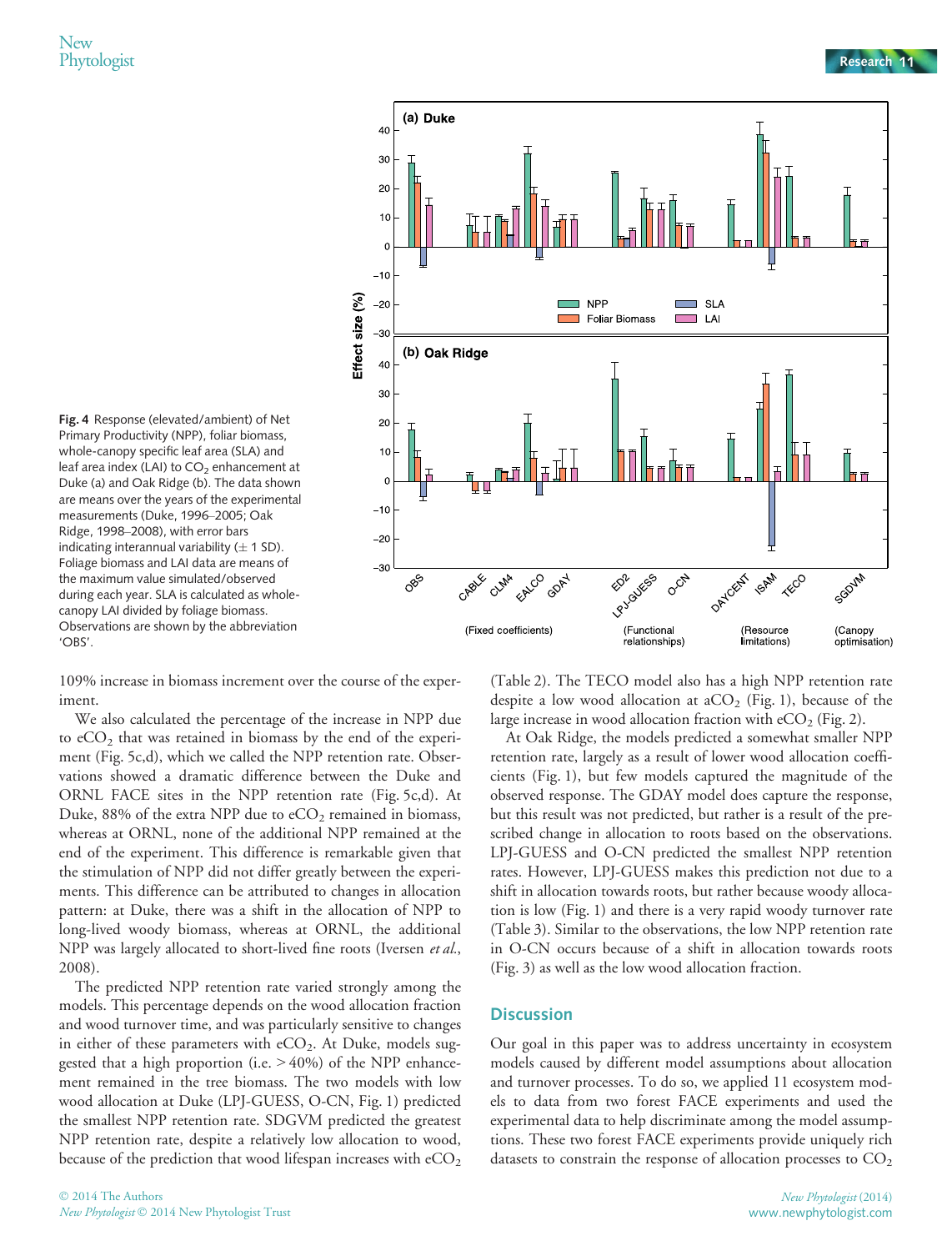| <b>Table 2</b> Mean lifespan (years) of the foliage, fine roots and woody |  |  |  |
|---------------------------------------------------------------------------|--|--|--|
| biomass at Duke                                                           |  |  |  |

|                                     | Foliage         |       | Fine roots Wood (Ambient) Wood (Elevated) |                 |
|-------------------------------------|-----------------|-------|-------------------------------------------|-----------------|
| Observations 1.7                    |                 | 3.6   | 124.6                                     | 146.7           |
| (1) Canopy foliar area optimisation |                 |       |                                           |                 |
| CABLE                               | 1.1             | $-$ * | 66.1                                      | 66.6            |
| CLM4                                | 2.1             | 2.1   | 47.2                                      | 48.4            |
| EALCO                               | 1.5             | 18.8  | 143.0                                     | 124.3           |
| <b>GDAY</b>                         | 1.7             | 1.7   | 51.8                                      | 52.1            |
| (2) Functional relationships        |                 |       |                                           |                 |
| ED <sub>2</sub>                     | $2.3^{\dagger}$ | 5.9   | $0.0^{\dagger}$                           | $0.0^{\dagger}$ |
| LPJ-GUESS                           | 1.5             | 1.4   | 2092.2                                    | 2922.2          |
| $O-CN$                              | 1.4             | 1.5   | 268.8                                     | 254.4           |
| (3) Resource limitations            |                 |       |                                           |                 |
| <b>DAYCENT</b>                      | 1.8             | 5.0   | 207.7                                     | 200.9           |
| <b>ISAM</b>                         | 1.4             | 0.5   | 41.4                                      | 41.9            |
| <b>TECO</b>                         | 1.3             | 1.2   | 57.9                                      | 58.1            |
| (4) Canopy foliar area optimisation |                 |       |                                           |                 |
| <b>SDGVM</b>                        | 2.8             | 10.1  | 55.6                                      | 77.0            |

Annual estimates of lifespan are calculated as the maximum of the biomass pool in a given year divided by the sum of the litter and mortality in that year; these estimates are then averaged over the years of simulation. Lifespans for woody biomass are given for Ambient and Elevated  $CO<sub>2</sub>$ treatments.

\*CABLE does not explicitly represent fine roots.

† ED2 assumed no mortality occurred during the course of the simulations at Duke. See Table 1 for details of the models.

Table 3 Mean lifespan (years) of the foliage, fine roots and woody biomass at Oak Ridge

|                                     | Foliage |      | Fine roots Wood (Ambient) Wood (Elevated) |       |
|-------------------------------------|---------|------|-------------------------------------------|-------|
| <b>Observations</b>                 | 0.6     | 0.9  | 203.1                                     | 218.7 |
| (1) Canopy foliar area optimisation |         |      |                                           |       |
| CABLE                               | $1.1*$  | _†   | 64.4                                      | 64.8  |
| CLM4                                | 0.4     | 1.0  | 46.6                                      | 47.3  |
| EALCO                               | 0.4     | 18.9 | 239.4                                     | 224.9 |
| <b>GDAY</b>                         | 0.5     | 0.8  | 95.5                                      | 95.1  |
| (2) Functional relationships        |         |      |                                           |       |
| FD <sub>2</sub>                     | 0.3     | 3.7  | 175.0                                     | 178.5 |
| LPJ-GUESS                           | 0.3     | 1.3  | 10.8                                      | 9.5   |
| $O-CN$                              | 0.4     | 1.6  | 824.2                                     | 850.6 |
| (3) Resource limitations            |         |      |                                           |       |
| <b>DAYCENT</b>                      | 0.2     | 4.9  | 36.9                                      | 36.9  |
| <b>ISAM</b>                         | 0.4     | 1.1  | 43.0                                      | 43.8  |
| <b>TECO</b>                         | 0.3     | 2.0  | 61.4                                      | 62.3  |
| (4) Canopy foliar area optimisation |         |      |                                           |       |
| <b>SDGVM</b>                        | 0.4     | 6.7  | 23.9                                      | 26.4  |

Annual estimates of lifespan are calculated as the maximum of the biomass pool in a given year divided by the sum of the litter and mortality in that year; these estimates are then averaged over the years of simulation. Lifespans for woody biomass are given for Ambient and Elevated  $CO<sub>2</sub>$ treatments.

\*CABLE has a foliage lifespan > 1 yr because it maintains a small leaf area index (LAI; c. 0.5–1) over winter from which it re-establishes a canopy when simulating deciduous plant functional types (PFTs). See Table 1 for details of the models.

† CABLE does not explicitly represent fine roots.

in ecosystem models. Much of our previous understanding of allocation responses to  $eCO<sub>2</sub>$  has come from meta-analysis using predominantly potted plants (Curtis & Wang, 1998; Poorter

et al., 2012). For example, Curtis & Wang (1998) found little evidence for sustained shifts in belowground allocation patterns due to  $CO<sub>2</sub>$ . Similarly, Poorter et al. (2012) found little evidence of a consistent CO<sub>2</sub> effect on C allocation fractions (leaf, wood and roots) from a meta-analysis of young plants grown under controlled conditions. However, ecosystem models need to be informed by allocation patterns at ecosystem scale, rather than those in rapidly expanding young plants, where ontogenetic effects tend to outweigh environmental factors. Furthermore, to provide strong constraints on model behaviour, we need data on allocation patterns in response to experimental manipulations that are accompanied by detailed information on plant nutrient and water status. The intensively-studied FACE experiments are thus of tremendous value for evaluation of allocation models.

Nonetheless, it is important to recognise the limits to which these data can constrain models. First, there are significant uncertainties in the data due to the inherent difficulty of estimating biomass production in large forests. For example, estimates of woody biomass production were made using allometric equations determined from trees harvested before the onset of treatments. Root biomass production estimates were made by scaling measurements of root length measured using minirhizotron technology to root biomass (Iversen et al., 2008; Pritchard et al., 2008). Second, there were a number of one-off events that likely affected allocation patterns in the experiments, but were not related to atmospheric  $CO<sub>2</sub>$  and are not captured in models. These events include a windstorm at Oak Ridge in 2004 and an ice storm at Duke in 2002 (McCarthy et al., 2006). Third, changes in allocation patterns in the models are intended to represent responses to gradual changes rather than the step increase in  $CO<sub>2</sub>$  concentration applied in the experiments. Furthermore, most models were parameterised with standard PFT parameters rather than site-specific parameters. Also, at the Duke site, the significant hardwood understorey is ignored by most models, which simulate pines only. For these reasons, we should not expect any model to precisely match the observed magnitude and interannual variability of treatment effects on allocation. Rather, we assessed the capacity of the models to qualitatively reproduce the major features of the observed changes. The overall effects of  $CO<sub>2</sub>$  treatment on allocation patterns were clear, but differed between the two sites, with N availability as an important driver (Finzi et al., 2007; Norby et al., 2010; Zaehle et al., 2014).

#### Comparative success of different allocation models

We examined four different classes of allocation assumption. Broadly speaking, the models that used functional relationships among biomass fractions to control C allocation (ED2, LPJ-GUESS, O-CN) were best able to replicate the contrasting observed changes in C partitioning at  $eCO<sub>2</sub>$  at both sites. These models initially predicted an increase in wood allocation with  $eCO<sub>2</sub>$  in line with the observations, but as these models became water and nutrient stressed, allocation shifted towards roots. Thus, both the allometry of leaf to wood biomass, and the shift in the functional relationship between leaf and root biomass with stress, were important to capture the  $CO<sub>2</sub>$  response. The timing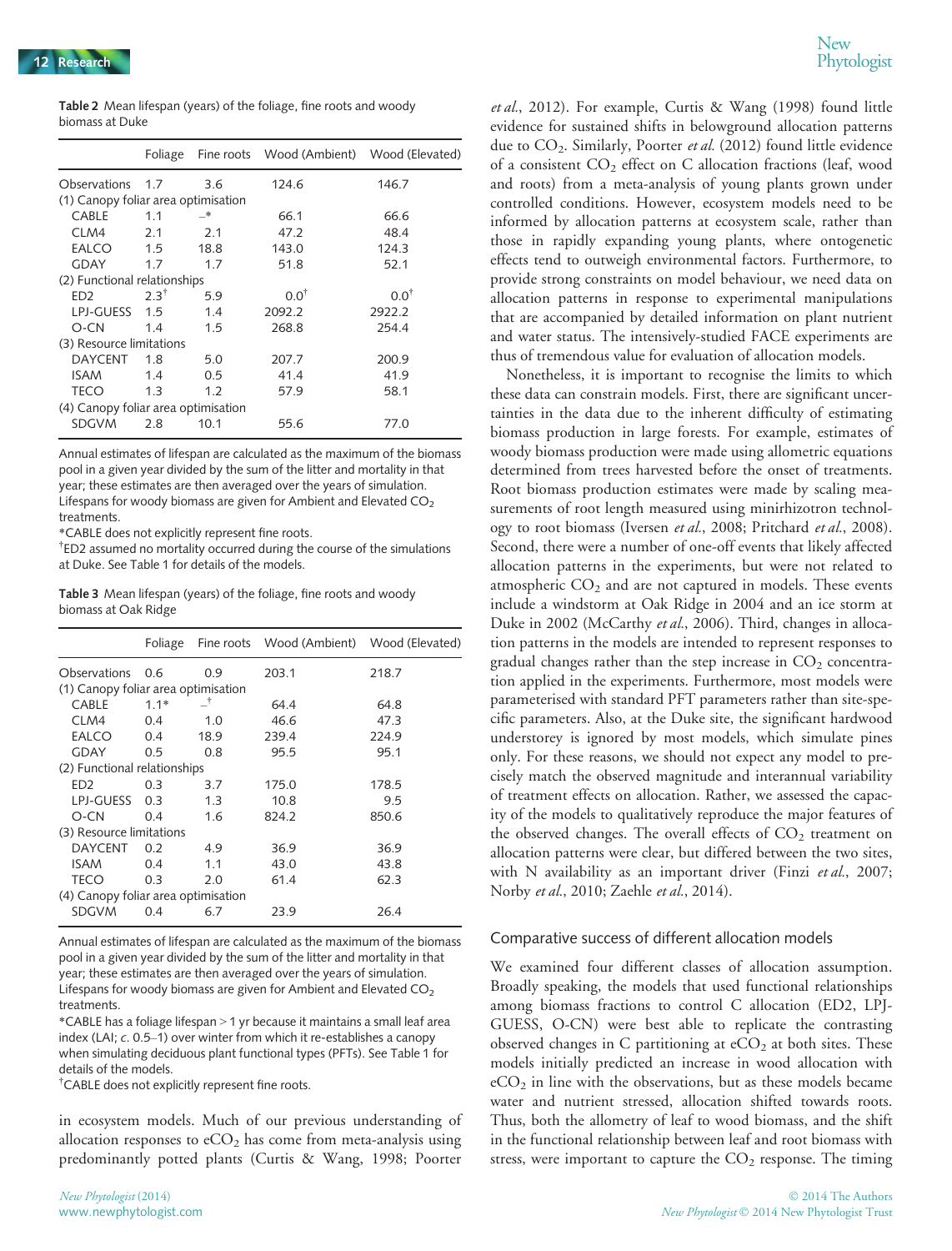



of the development of stress responses varied between the models and differed from observations (see Zaehle *et al.*, 2014), but they did tend to capture the direction of allocation shifts due to  $eCO<sub>2</sub>$ . The success of these schemes is in contrast to previous work by Luo *et al.* (1994), who found that a model built on the principles of the functional balance hypothesis did a poor job of explaining observed changes in root allocation in response to  $eCO<sub>2</sub>$ . However, this study concerned young plants aged 22 d to 27 months. In addition, a key assumption of the model used by Luo et al. (1994) was that total N uptake did not change in response to  $CO<sub>2</sub>$  treatment, as was observed in the experiments they considered. By contrast, N uptake increased at  $eCO<sub>2</sub>$  in both of the FACE sites studied here (Finzi et al., 2007). Thus, the functional balance approach appears to be more successful for explaining the  $CO<sub>2</sub>$  effects on allocation in forest ecosystems than in young plants.

By comparison to the observations, modelled changes in allocation patterns were more gradual, meaning that they did not match the observed interannual variability in the observations. The models show a lagged response of allocation to changes in water and nutrient limitations (due to annual allocation in LPJ-GUESS, and a time-integrated N scalar in O-CN), which buffers the rate at which allocation to roots changes. However, as explained above, we would not necessarily expect the models to be able to simulate responses to step changes in environmental conditions. Of more concern is the fact that different parameterisations among these models resulted in marked differences among otherwise similar schemes (see Notes S2), indicating that parameterisation of these schemes is a source of significant uncertainty. Large-scale synthesis of data on allocation patterns (Litton et al., 2007; Wolf et al., 2011a,b) could potentially be used to reduce this uncertainty, particularly if synthesis was done in terms of model parameters.

The other three approaches used to represent allocation in our ecosystem models were considerably less successful at reproducing observations. Of particular concern, allocation schemes in which the allocation coefficients were not constrained by the resulting biomass fractions (i.e. constant coefficient and resource limitation approaches) could have unintended outcomes. For example, due to the interaction of allocation with a phenological scheme, CABLE unexpectedly predicted an  $eCO<sub>2</sub>$  effect on C allocation to wood during a drought at Duke. Similarly, in ISAM, a maximum LAI was prescribed, causing leaf senescence in  $eCO<sub>2</sub>$  to be delayed by as much as 20 d, with the unintended result of increased partitioning to foliage at  $eCO<sub>2</sub>$  at ORNL. These results show that allocation schemes either need to be constrained by the resultant biomass fractions (e.g. the functional relationships approach) or tested thoroughly to ensure that model predictions are as intended.

The constant allocation coefficient approach (CABLE, CLM4, EALCO, GDAY) is unsuitable for predicting the consequences of  $eCO<sub>2</sub>$  for allocation because it is unable to capture dynamic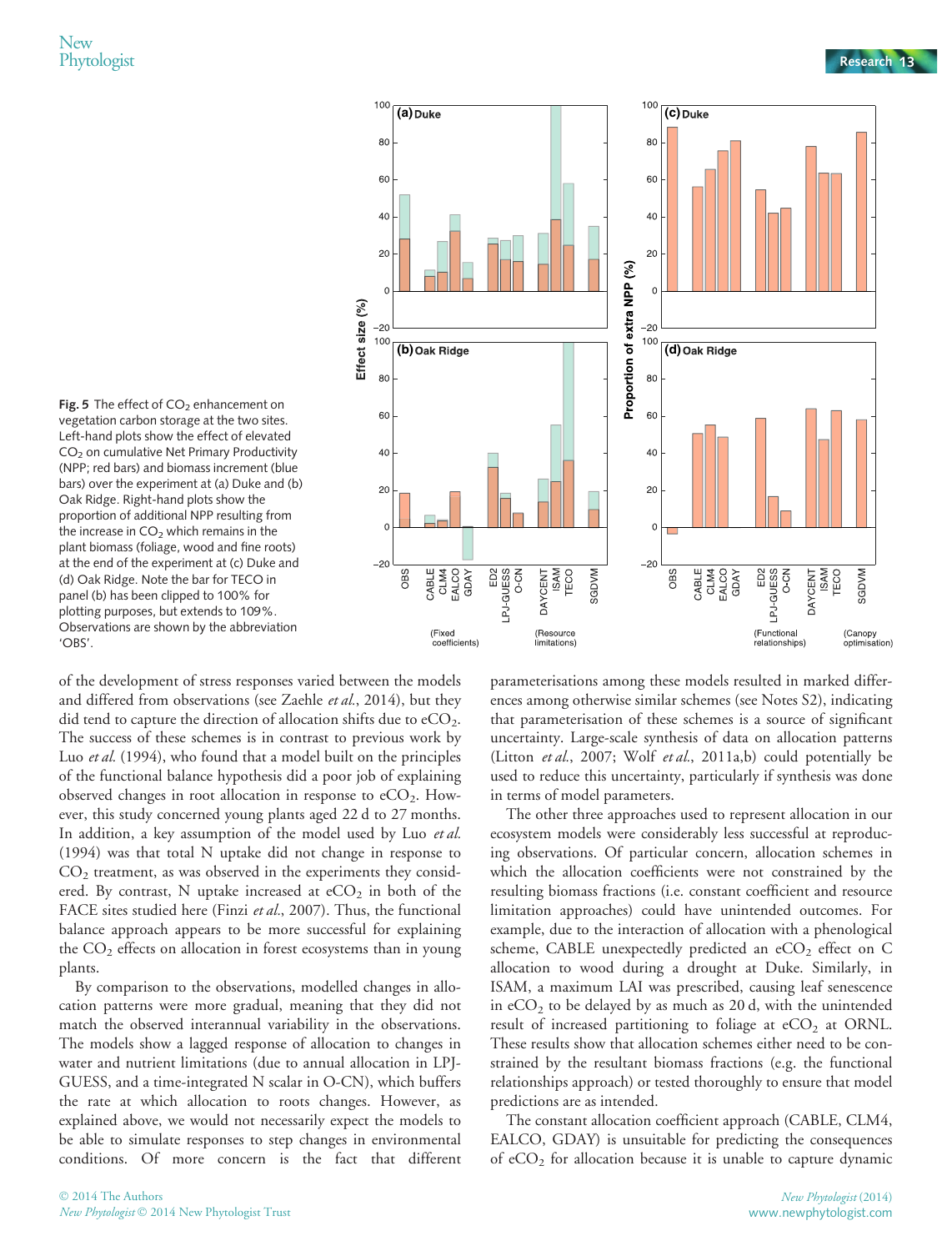changes in allocation with changing water and nutrient availability at seasonal to interannual timescales. The experimental data show that these shifts in allocation pattern are significant, and therefore need to be captured in models, although it remains uncertain whether these changes in allocation pattern will be persistent over the long term.

The resource limitation approach – in which allocation fractions are decided based on the relative strength of nutrient, water, and light limitations – is similar in some ways to the functional relationships approach, but the models were significantly less successful at predicting the observed allocation patterns. This lack of success may be due to the fact that the approach is based on allocation fractions, which are considerably more difficult to measure than biomass fractions, with the consequence that many fewer data are available on which to base model formulations and parameters. In addition, at least some of the available data available do not support the general approach of prioritisation among plant components used in DAYCENT and TECO (Litton et al., 2007).

The one optimisation approach to allocation included in our set of 11 models (SDGM) also failed to capture the observed responses. However, this was principally because the optimisation approach was incomplete, combining foliar optimisation with fixed coefficients for wood and root tissues. A number of other optimisation and game-theoretic allocation models have been developed (e.g. see Franklin et al., 2012). Several of these approaches have given promising results for explaining observed patterns in C allocation (Dewar et al., 2009; Dybzinski et al., 2011; Valentine & Mäkelä, 2012; McMurtrie & Dewar, 2013) including observations from FACE experiments (Franklin et al., 2009; McMurtrie et al., 2012). The results from these studies are sufficiently promising to merit investigation of the implications of these concepts when implemented into ecosystem models. It would be particularly useful to implement the 'assumption-centred' model evaluation framework developed here to investigate how such models compare to the allocation models currently in use.

#### Other important processes

In addition to allocation, tissue turnover is a key process determining C storage in biomass, particularly turnover rates of the long-lived woody biomass (Bugmann & Bigler, 2011; Smith et al., 2013; Xia et al., 2013). Very few of the models considered here include any explicit mechanism governing turnover. Tissue lifespan is usually a prescribed parameter, either by PFT or based on site knowledge. Elevated  $CO<sub>2</sub>$  has been shown to affect tissue lifespan. For example, needle lifespan was reduced at Duke FACE (Schäfer et al., 2002) and root lifespan was increased at ORNL FACE (Iversen et al., 2008). This  $CO_2$ -induced response has implications for short-term litterfall and long-term soil C storage (see Iversen et al., 2012). Even the models that employed a mechanism to adjust lifespan still did not compare well to data: LPJ-GUESS and SDGVM produced very different and at times unrealistic results when applied to a transient step-change experiment. Amongst models in which turnover processes are

parameterised, there was striking inter-model variability in the lifespan of the wood, foliage and fine roots (Tables 2, 3); it varies by as much as an order of magnitude for the woody component. These results point to a need for better data on turnover. Such data could come from many sources besides manipulative  $CO<sub>2</sub>$ experiments. In particular, they need to cover all stages in forest development (Wolf et al., 2011b).

Similarly, to estimate  $CO<sub>2</sub>$  effects on canopy cover, models need to estimate SLA in addition to foliage allocation. Most models prescribed SLA and therefore did not capture the observed reduction in SLA due to  $eCO<sub>2</sub>$ . As a consequence, changes in canopy cover in response to  $eCO<sub>2</sub>$  are overestimated. However, the only model currently incorporating a theoretical prediction of SLA (CLM-CN) performed worse, because SLA was predicted to increase rather than decrease. A reduction in SLA is a commonly observed response in  $eCO<sub>2</sub>$  experiments (Medlyn et al., 1999; Ainsworth & Long, 2005; Poorter et al., 2009) that needs to be incorporated in ecosystem models, preferably via a process-based prediction of SLA rather than an *ad hoc* reduction in SLA as  $CO<sub>2</sub>$  increases. SLA is one of the most commonly studied plant traits (Kattge et al., 2011), so there are ample data available on which to base such a model.

# Where does the carbon go?

The observed site responses show contrasting effects of  $eCO<sub>2</sub>$  on the fate of vegetation C. There was a sustained increase in biomass C at Duke FACE but no sustained increase at ORNL FACE. In both cases, models were unable to correctly simulate the change in C storage, because they were unable to capture the full extent of the site N dynamics (see Zaehle et al., 2014) and the resulting change in allocation patterns. At Duke FACE, models tended to predict that a greater proportion of the enhancement in NPP remained in the plant biomass at the end of the experiment than the observations indicated. In many cases (DAY-CENT, EALCO, ED2, LPJ-GUESS and O-CN), this was because the models prescribed too long a turnover time for wood, and allocated too much of the additional NPP to wood. The response was more variable at Oak Ridge, but models again overpredicted the resulting change in plant biomass (with the exception of GDAY, which used prescribed allocation). At both sites, therefore, models generally over-predicted the C storage due to  $eCO<sub>2</sub>$ .

Soil is also a major store for carbon. We did not address the  $CO<sub>2</sub>$  effect on C storage in the soil, as we were focusing on model assumptions related to biomass allocation and turnover. Predictions of soil C storage will be influenced by the input of C to soil, which is dependent on assumptions about allocation, especially to fine roots (Iversen et al. 2012), but the fate of C in soil depends on a different set of model assumptions that are chiefly related to organic matter decomposition. Future work should investigate how these assumptions differ among models and the interaction between plant allocation and soil processes. Constraining these assumptions with data will be challenging, given the inherent uncertainty in soil C data (Hungate et al., 2009). Even after a decade of experimentation, soil C changes in the two FACE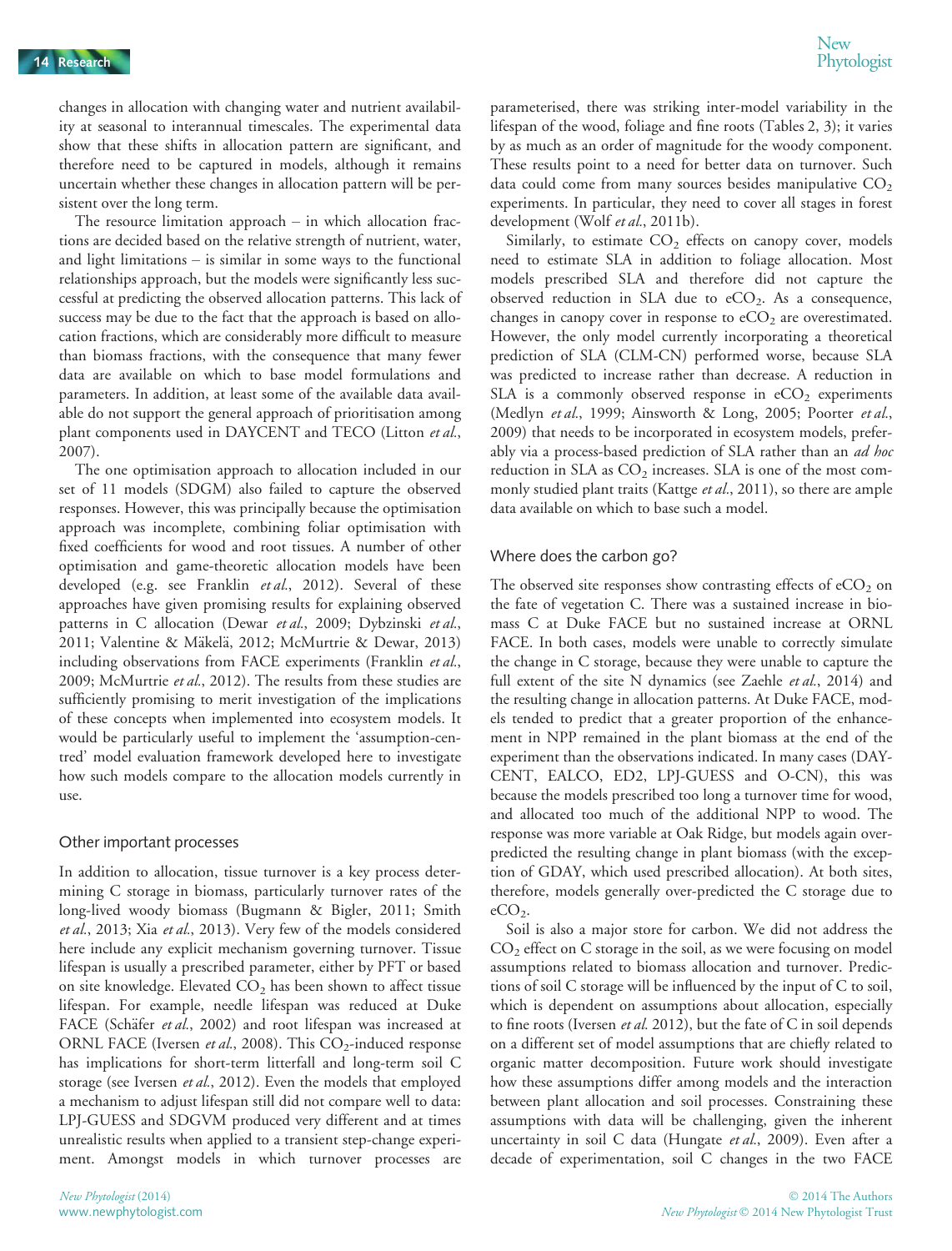experiments are difficult to detect because of the large, heterogeneous background pool.

We also do not address the allocation of photosynthate to processes other than growth and respiration. These processes include C exudation to the rhizosphere, transfer to mycorrhizae, volatile organic C emissions, and losses to herbivory. These C flows may have important ecosystem consequences; for example, rhizosphere C inputs are thought to increase with  $eCO<sub>2</sub>$ , stimulating microbial activity and enhancing plant available N (Drake et al., 2011; Phillips et al., 2012). However, these fluxes have not been quantified directly for the two FACE sites, and estimates have principally been inferred from mass balance calculations (Palmroth et al., 2006; Drake et al., 2011; Phillips et al., 2011). Furthermore, none of the models considered here have any mechanistic representation of rhizodeposition processes. Consequently, these additional C flows remain a key unknown requiring additional experimental data and model development.

Some of the models (ED2, LPJ-GUESS and O-CN) did include allocation of C to reproduction. Where these fluxes were simulated, they were considerably larger than observed. In the case of ED2, for example, the allocation fraction to reproduction was 16–22% and increased by 6–12% with  $eCO_2$ . By contrast, the observed allocation to reproduction was <1% at Duke (McCarthy et al., 2010). The sweetgum trees at ORNL did not produce measurable reproductive tissue within the timeframe of the experiment.

### Ways to reduce model uncertainty

This study has shown that model uncertainty due to allocation and turnover processes could be reduced through several means, including improvements to models, targeted synthesis of experimental data and additional measurements.

We have shown that allocation approaches that are constrained by biomass fractions (such as functional relationships) were more successful at capturing observed trends, and were generally more robust, than approaches based on allocation coefficients. In particular, we showed that approaches using constant allocation coefficients or resource limitations, when combined with phenological schemes occasionally produced unintended responses to eCO2. We therefore advocate allocation approaches based on functional relationships or optimisation schemes, and that any allocation model should be subjected to wide-ranging tests to discover whether it behaves as intended.

We have shown that allocation parameters differ considerably among models. Synthesis of existing allocation data, especially if it is done in terms of model parameters, would reduce uncertainty among models by providing baseline parameter values. Similarly, we showed that turnover coefficients were highly variable among models, indicating that they are poorly constrained by data. Uncertainty among models could be reduced with better measurements of turnover, as well as synthesis of existing measurements. Such work could also assist in developing better models of turnover. SLA has been extensively measured, and these measurements should be used to help develop process representation for environmental effects on SLA.

FACE experiments provide rich datasets with which to constrain models, but the strongly contrasting responses between the two experimental sites imply that additional datasets will be needed to derive generalisations about allocation at the ecosystem scale. Ecosystem manipulation experiments need to be intensively studied to provide all the data needed to constrain models. For the work presented here we required data on growth and turnover of all plant components as well as complementary data on plant water and nutrient availability. We recommend that future ecosystem-scale experiments attempt to fully quantify carbon, water and nutrient budgets.

# Acknowledgements

This work was conducted as a part of the 'Benchmarking ecosystem response models with experimental data from long-term CO2 enrichment experiments' Working Group supported by the National Center for Ecological Analysis and Synthesis, a Center funded by NSF (Grant #EF-0553768), the University of California, Santa Barbara, and the State of California. The Oak Ridge and Duke FACE sites and additional synthesis activities were supported by the US Department of Energy Office of Science, Biological and Environmental Research Program. M.G.D.K. was supported by ARC Discovery Grant DP1094791. S.Z. was supported by the European Community's Seventh Framework Programme FP7 people programme through grants' no PERG02-GA-2007-224775 and 238366. T.H. was funded through the LOEWE initiative for scientific and economic excellence of the German federal state of Hesse. D.W. and B.S. contribute to the strategic research areas BECC, MERGE and LUCCI.

# References

- Abramowitz G, Leuning R, Clark M, Pitman A. 2008. Evaluating the performance of Land Surface Models. Journal of Climate 21: 5468–5481.
- Ainsworth EA, Long SP. 2005. What have we learned from 15 years of free-air CO2 enrichment (FACE)? A meta-analytic review of the responses of photosynthesis, canopy properties and plant production to rising CO<sub>2</sub>. New Phytologist 165: 351–372.
- Arora VK, Boer GJ. 2005. A parameterization of leaf phenology for the terrestrial ecosystem component of climate models. Global Change Biology 11: 39–59.
- Arora VK, Boer GJ, Friedlingstein P, Eby M, Jones CD, Christian JR, Bonan G, Bopp L, Brovkin V, Cadule P et al. 2013. Carbon-concentration and carbonclimate feedbacks in CMIP5 Earth system models. Journal of Climate 26: 5289–5314.
- Bonan GB. 2008. Forests and climate change: forcings, feedbacks, and the climate benefits of forests. Science 320: 1444–1449.
- Bugmann H, Bigler C. 2011. Will the CO fertilization effect in forests be offset by reduced tree longevity? Oecologia 165: 533–544.
- Canadell JG, Le Quéré C, Raupach MR, Field CB, Buitenhuis ET, Ciais P, Conway TJ, Gillett NP, Houghton RA, Marland G. 2007. Contributions to accelerating atmospheric CO<sub>2</sub> growth from economic activity, carbon intensity, and efficiency of natural sinks. Proceedings of the National Academy of Sciences, USA 104: 18 866–18 870.
- Cox PM, Betts RA, Jones CD, Spall SA, Totterdell IJ. 2000. Acceleration of global warming due to carbon-cycle feedbacks in a coupled climate model. Nature 408: 184–187.
- Cramer W, Bondeau A, Woodward I, Prentice C, Betts RA, Brovkin V, Cox PM, Fisher V, Foley JA, Friend AD et al. 2001. Global response of terrestrial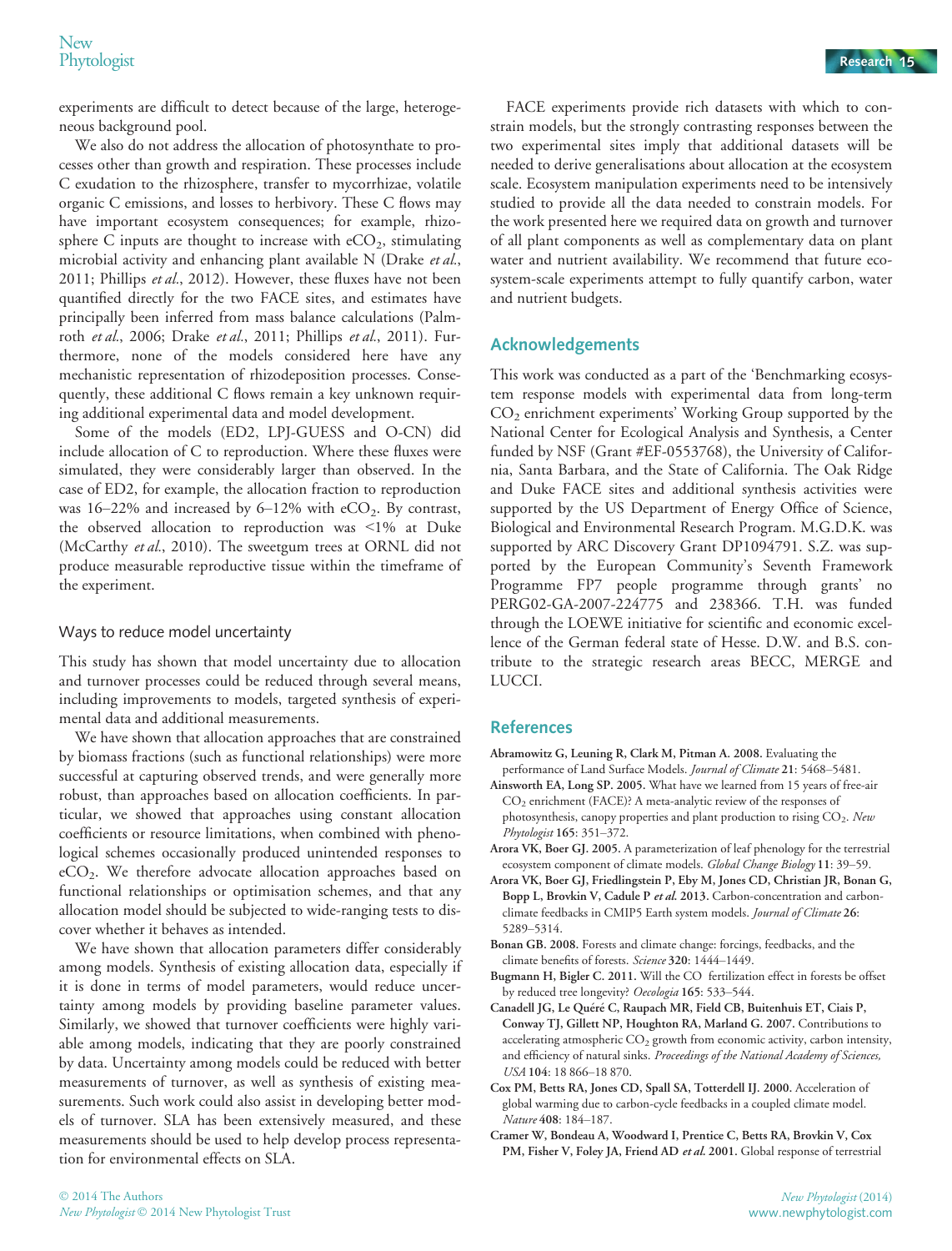ecosystem structure and function to  $CO<sub>2</sub>$  and climate change: results from six dynamic global vegetation models. Global Change Biology 7: 357–373.

- Curtis PS, Wang X. 1998. A meta-analysis of elevated CO effects on woody plant mass, form, and physiology. Oecologia 113: 299–313.
- Davidson R. 1969. Effect of root/leaf temperature differentials on root/shoot ratios in some pasture grasses and clover. Annals of Botany 33: 561–569.
- De Kauwe MG, Medlyn BE, Zaehle S, Walker AP, Dietze MC, Hickler T, Jain AK, Luo Y, Parton WJ, Prentice C et al. 2013. Forest water use and water use efficiency at elevated CO<sub>2</sub>: a model-data intercomparison at two contrasting temperate forest FACE sites. Global Change Biology 19: 1759-1779.
- Dewar RC, Franklin O, Mäkelä A, McMurtrie RE, Valentine HT. 2009. Optimal function explains forest responses to global change. BioScience 59: 127–139.
- Drake JE, Gallet-Budynek A, Hofmockel KS, Bernhardt ES, Billings SA, Jackson RB, Johnsen KS, Lichter J, McCarthy HR, McCormack ML et al. 2011. Increases in the flux of carbon belowground stimulate nitrogen uptake and sustain the long-term enhancement of forest productivity under elevated CO . Ecology Letters 14: 349–357.
- Dybzinski R, Farrior C, Wolf A, Reich PB, Pacala SW. 2011. Evolutionarily stable strategy carbon allocation to foliage, wood, and fine roots in trees competing for light and nitrogen: an analytically tractable, individual-based model and quantitative comparisons to data. American Naturalist 177: 153–166.
- Farrior CE, Dybzinski R, Levin SA, Pacala SW. 2013. Competition for water and light in closed-canopy forests: a tractable model of carbon allocation with implications for carbon sinks. American Naturalist 181: 314–330.
- Finzi AC, Norby RJ, Calfapietra C, Gallet-Budynek A, Gielen B, Holmes WE, Hoosbeek MR, Iversen CM, Jackson RB, Kubiske ME et al. 2007. Increases in nitrogen uptake rather than nitrogen-use efficiency support higher rates of temperate forest productivity under elevated CO . Proceedings of the National Academy of Sciences, USA 104: 14 014–14 019.
- Franklin O, Johansson J, Dewar RC, Dieckmann U, McMurtrie RE, Brännstöm Å, Dybzinski R. 2012. Modeling carbon allocation in trees: a search for principles. Tree Physiology 32: 648-666.
- Franklin O, McMurtrie RE, Iversen CM, Crous KY, Finzi AC, Tissue DT, Ellsworth DS, Oren R, Norby RJ. 2009. Forest fine-root production and nitrogen use under elevated CO : contrasting responses in evergreen and deciduous trees explained by a common principle. Global Change Biology 15: 132–144.
- Friedlingstein P, Cox P, Betts R, Bopp L, Von Bloh W, Brovkin V, Cadule P, Doney S, Eby M, Fung I et al. 2006. Climate-carbon cycle feedback analysis: results from the C4MIP model intercomparison. Journal of Climate 19: 3337-3353.
- Friedlingstein P, Joel G, Field C, Fung I. 1999. Toward an allocation scheme for global terrestrial carbon models. Global Change Biology 5: 755–770.
- Friend AD, Lucht W, Rademacher TT, Keribin R, Betts R, Cadule P, Ciais P, Clark DB, Dankers R, Falloon PD et al. 2014. Carbon residence time dominates uncertainty in terrestrial vegetation responses to future climate and atmospheric CO<sub>2</sub>. Proceedings of the National Academy of Sciences, USA 111: 3280–3285.
- Hungate BA, van Groenigen KJ, Six J, Jastrow JD, Luo Y, de Graaff MA, van Kessel C, Osenberg CW. 2009. Assessing the effect of elevated  $CO<sub>2</sub>$  on soil C: a comparison of four meta-analyses. Global Change Biology 15: 2020–2034.
- Ise T, Litton CM, Giardina CP, Ito A. 2010. Comparison of modeling approaches for carbon partitioning: impact on estimates of global net primary production and equilibrium biomass of woody vegetation from MODIS GPP. Journal of Geophysical Research 115: G04025.
- Iversen CM, Keller JK, Garten CT, Norby RJ. 2012. Soil carbon and nitrogen cycling and storage throughout the soil profile in a sweetgum plantation after 11 years of CO<sub>2</sub>-enrichment. Global Change Biology 18: 1684–1697.
- Iversen CM, Ledford J, Norby RJ. 2008. CO<sub>2</sub> enrichment increases carbon and nitrogen input from fine roots in a deciduous forest. New Phytologist 179: 837– 847.
- Jones C, Robertson E, Arora V, Friedlingstein P, Shevliakova E, Bopp L, Brovkin V, Hajima T, Kato E, Kawamiya M et al. 2013. Twenty-first-century compatible  $CO<sub>2</sub>$  emissions and airborne fraction simulated by CMIP5 earth system models under four representative concentration pathways. Journal of Climate 26: 4398–4413.
- Kimball BA. 1983. Carbon dioxide and agricultural yield: an assemblage and analysis of 430 prior observations. Agronomy Journal 75: 779–788.
- Korner C, Asshoff R, Bignucolo O, Hättenschwiler S, Keel SG, Peláez-Riedl S, Pepin S, Siegwolf RT, Zotz G. 2005. Carbon flux and growth in mature deciduous forest trees exposed to elevated CO<sub>2</sub>. Science 309: 1360-1362.
- Le Quéré C, Andres RJ, Boden T, Conway T, Houghton R, House JI, Marland G, Peters GP, van der Werf G, Ahlström A et al. 2013. The global carbon budget 1959-2011. Earth System Science Data 5: 165-185.
- Le Quéré C, Raupach MR, Canadell JG, Marland G, Bopp L, Ciais P, Conway TJ, Doney SC, Feely RA, Foster P et al. 2009. Trends in the sources and sinks of carbon dioxide. Nature Geoscience 2: 831–836.
- Lenton T, Williamson M, Edwards N, Marsh R, Price A, Ridgwell A, Shepherd J, Cox S. 2006. Millennial timescale carbon cycle and climate change in an efficient Earth system model. Climate Dynamics 26: 687-711.
- Litton CM, Raich JW, Ryan MG. 2007. Carbon allocation in forest ecosystems. Global Change Biology 13: 2089–2109.
- Luo Y, Field C, Mooney H. 1994. Predicting responses of photosynthesis and root fraction to elevated  $[CO_2]_a$ : interactions among carbon, nitrogen, and growth. Plant, Cell & Environment 17: 1195–1204.
- Luo Y, Su B, Currie W, Dukes J, Finzi A, Hartwig U, Hungate B, McMurtrie R, Oren R, Parton W et al. 2004. Progressive nitrogen limitation of ecosystem responses to rising atmospheric carbon dioxide. BioScience 54: 731–739.
- Luo Y, White LW, Canadell JG, DeLucia EH, Ellsworth DS, Finzi A, Lichter J, Schlesinger WH. 2003. Sustainability of terrestrial carbon sequestration: a case study in Duke Forest with inversion approach. Global Biogeochemical Cycles 17: 1021.
- McCarthy HR, Oren R, Finzi AC, Ellsworth DS, Kim HS, Johnsen KH, Millar B. 2007. Temporal dynamics and spatial variability in the enhancement of canopy leaf area under elevated atmospheric CO<sub>2</sub>. Global Change Biology 13: 2479–2497.
- McCarthy HR, Oren R, Johnsen KH, Gallet-Budynek A, Pritchard SG, Cook CW, LaDeau SL, Jackson RB, Finzi AC. 2010. Re-assessment of plant carbon dynamics at the Duke free-air  $CO<sub>2</sub>$  enrichment site: interactions of atmospheric  $[CO<sub>2</sub>]$  with nitrogen and water availability over stand development. New Phytologist 185: 514–528.
- McCarthy HR, Oren R, Kim H-S, Johnsen KH, Maier C, Pritchard SG, Davis MA. 2006. Interaction of ice storms and management practices on current carbon sequestration in forests with potential mitigation under future  $CO<sub>2</sub>$ atmosphere. Journal of Geophysical Research 111: D15103.
- McMurtrie RE, Dewar RC. 2013. New insights into carbon allocation by trees from the hypothesis that annual wood production is maximized. New Phytologist 199: 981–990.
- McMurtrie RE, Iversen CM, Dewar RC, Medlyn BE, Näsholm T, Pepper DA, Norby RJ. 2012. Plant root distributions and nitrogen uptake predicted by a hypothesis of optimal root foraging. Ecology and Evolution 2: 1235–1250.
- Medlyn B, Badeck F, De Pury D, Barton C, Broadmeadow M, Ceulemans R, De Angelis P, Forstreuter M, Jach M, Kellomaki S et al. 1999. Effects of elevated [CO2] on photosynthesis in European forest species: a meta-analysis of model parameters. Plant, Cell & Environment 22: 1475-1495.
- Medlyn B, Robinson AP, Clement R, McMurtrie RE. 2005. On the validation of models of forest CO2 exchange using eddy covariance data: some perils and pitfalls. Tree Physiology 25: 839–857.
- Medvigy D, Wofsy SC, Munger JW, Hollinger DY, Moorcroft PR. 2009. Mechanistic scaling of ecosystem function and dynamics in space and time: Ecosystem Demography model version 2. Journal of Geophysical Research-Biogeosciences 114: G01002.
- Moss RH, Edmonds JA, Hibbard KA, Manning MR, Rose SK, van Vuuren DP, Carter TR, Emori S, Kainuma M, Kram T et al. 2010. The next generation of scenarios for climate change research and assessment. Nature 463: 747-756.
- Norby RJ, DeLucia EH, Gielen B, Calfapietra C, Giardina CP, King JS, Ledford J, McCarthy HR, Moore DJ, Ceulemans R et al. 2005. Forest response to elevated  $CO<sub>2</sub>$  is conserved across a broad range of productivity. Proceedings of the National Academy of Sciences, USA 102: 18 052–18 056.